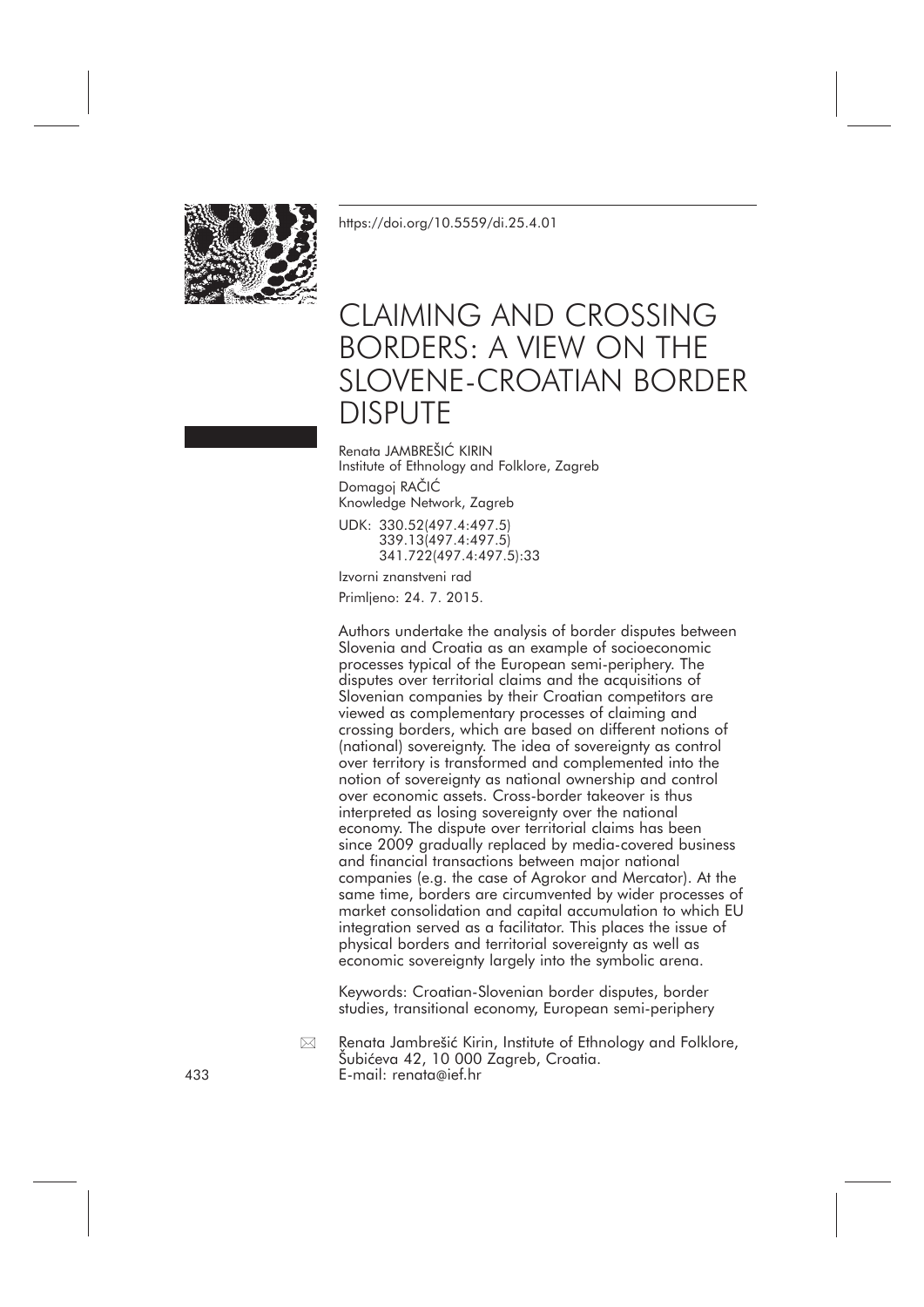# **INTRODUCTION**

The paper<sup>1</sup> tackles the constitution of borders at the European semi-periphery, using the example of Slovenia and Croatia. The post-socialist countries of Eastern Europe are rarely identified as single entities. Their economic and political issues have been subsumed under transition and EU enlargement discourses, without much attention devoted to their specificities. As Marina Blagojević wrote: semi-periphery "(...) is essentially shaped by the effort to *catch up with the core*, on one hand, and *to resist the integration into the core*, so not to lose its cultural characteristics, on the other hand" (2009, p. 34). However, after Brexit and a burgeoning fear of the immigrant threat, the periphery is aligned with the center more than ever. The imperative of societal safety and security domain severely impacts economy and reshapes the European economic system to meet national social and political priorities. Our aim is to describe the recent history of this shift on the microscale of Croatian-Slovenian relationships. Namely, to portray a radical change in border dispute discourses, which has shifted from conflicting territorial claims to an exchange of sophisticated economic and legal arguments, meant to oppose overtaking major national companies and feed national narratives of jeopardy. There is also a wider context of this dispute "in a small pond"; at the moment when Croatia brought a dowry of a 1,300 km long new borderline, the question of the "new spatiality of politics" (Rumfold, 2006, p. 156) towards countries historically seen as borderlands, crossroads or contact zones has come to the fore.

Cultural geographer Anssi Paasi claims that the role of borders in the modern world has undergone a substantial change: "Borders are institutions, but they concurrently exist at different levels, in a series of processes and discourses which are a part of culture, politics, economics, administration or education" (1999, p. 73). In the last decade, belligerent discourses on internal borders, initiated by Slovenian and Croatian political elites, have integrated all three dimensions of institutional, functional and symbolic re-bordering (Paasi, 1999, p. 75). They demonstrate not only that "many unresolved disagreements [have been] left over from the wars of the 1990s – and indeed from previous centuries" (Grabbe, 2010), but also that the EU negotiation process itself has been "a political-media spectacle" where "declared European principles go hand in hand with (...) exclusion and separation" (Mujagić, 2014, p. 201), i.e. with the new gradation of European regions along the East-West "civilizational slope" (Melegh, 2006).

In the case of Croatia and Slovenia, the border disputes 434 have largely taken two forms – territorial and economic. The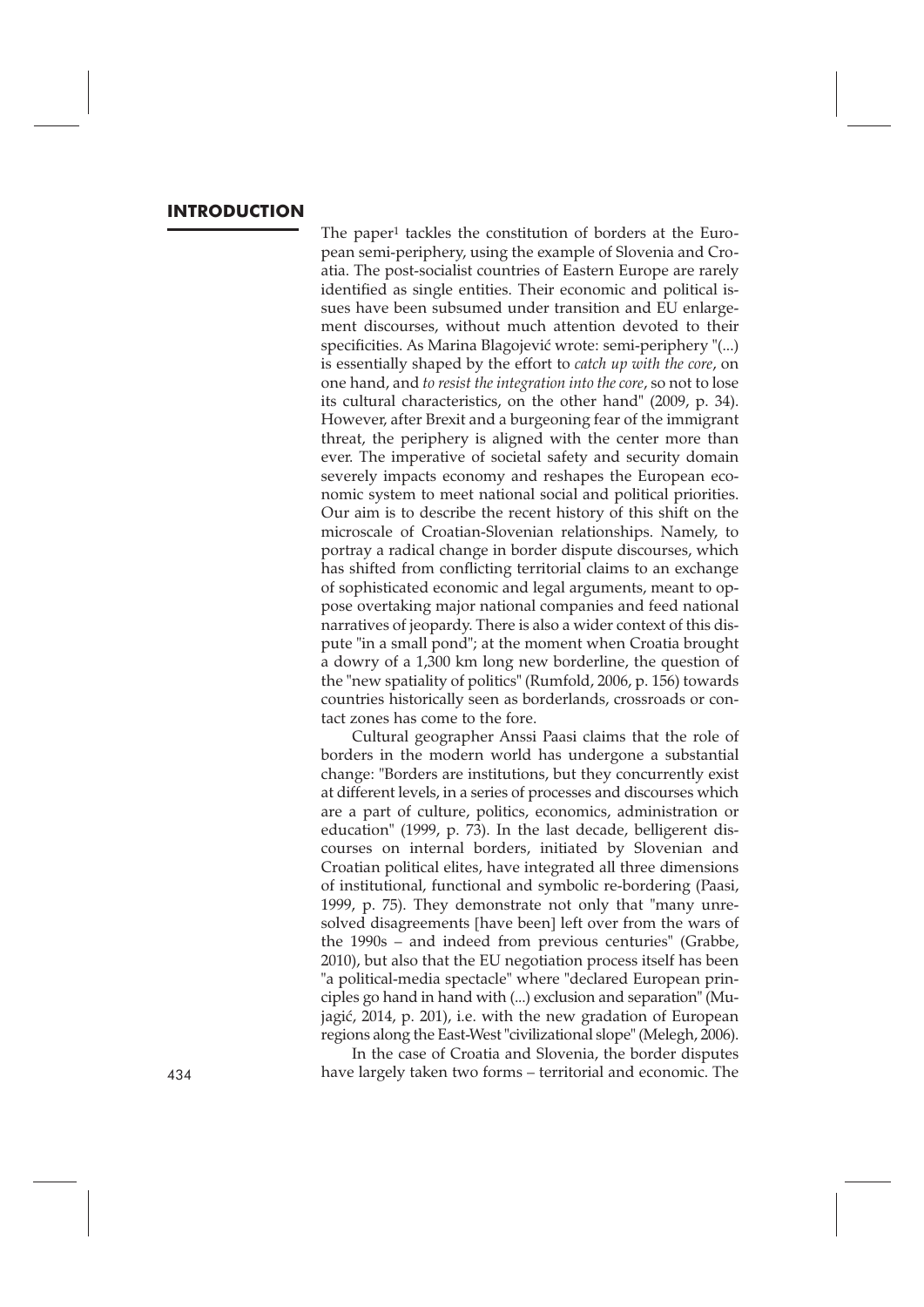JAMBREŠIĆ KIRIN, R., RAČIĆ, D.: CLAIMING AND...

break-up of the former socialist Yugoslavia (SFRY) in 1991 redefined the border regime from a permeable, administrative Slovenian-Croatian border to the international, and external border of "Fortress Europe".2 The dissolution of Yugoslavia has left various open issues burdened with symbolic and/or material significance. Mainland and sea borders were not wholly defined, which has led to a series of border disputes culminating in the issue of the maritime border in the Bay of Piran,<sup>3</sup> which affected not only bilateral relationships but also the pace of accession of Croatia into the European Union. Moreover, economic relationships have provided another area where conflicting claims and strategies led to a series of disputes. Recent takeovers of major Slovenian companies by their Croatian competitors (in particular, the acquisition of Mercator by Agrokor) have demonstrated how economic matters can assume the character of media war entangled with the politics of "economic nationalism".

The majorities in Slovenia and Croatia have been inclined to believe that EU accession brings about progress, stability, and assertion of economic hegemony over eastern ex- -Yugoslav neighbours. Just before 2004, on the wings of EU- -phoria, Slovenia presented itself as having "an altruistic mission which aimed to cultivate and civilize, to Europeanize, enlighten and rescue from barbarism", mixing submissive loyalty to the EU with "the feeling of superiority towards *the Balkans, the East*" (Velikonja, 2005, p. 101). The other symbolic demarcation was drawn between the communist past as the cause of most current "social anomalies" (corruption, weak productivity, a lack of lustration, incompetent elites, debt) and the lawful future of liberal capitalism. Croatia's accession to the European Union in 2013 was often viewed as the final step in the long process of symbolic disaffiliation from *the Balkans and the East* (cf. Žanić, 2005; Slukan Altić, 2011).

Considering the complex cultural, social and ethnic diversity management in the Habsburg Empire and Yugoslavia, the border zone between Slovenia and Croatia has represented a typical transitive realm where different cultures, historical legacies, values and norms coexisted for centuries, often tailored to the needs of the local population. However, recent frictions and nationalist polarization are not a result of a "narcissism of small differences" along the borderline, but an outcome of the fact that "borders are today in the middle of political space and that, as such, they are creating problems in the heart of civic space; they are the source of conflicts, hopes and frustrations for all kinds of people" (Mujagić, 2014, p. 191).4 The shift of cultural discourses – associated first with the so-435 cialist and then with the capitalist model of integration – is a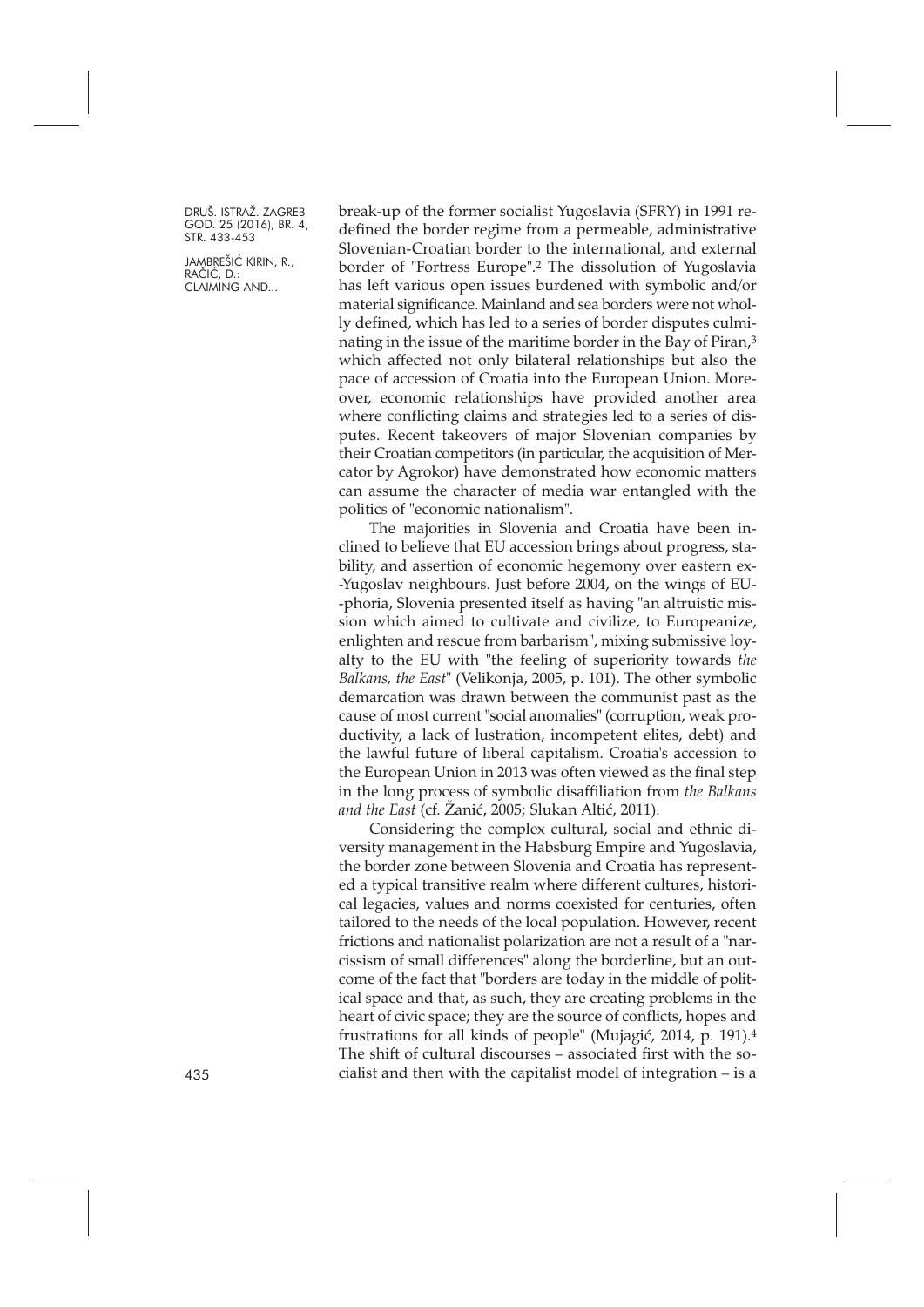JAMBREŠIĆ KIRIN, R., RAČIĆ, D.: CLAIMING AND...

result of combined local and global factors. The political aspects of Europeanization (freedom, democracy, the rule of law) have been complemented by intensified economic relationships (through trade and investment) and policy transfer from West to East which emphasised privatization, market liberalisation and competitiveness-oriented structural reforms.

#### **TERRITORIAL DISPUTES AND BALKANIST STEREOTYPES: "MOVING THE FIRST LINE OF DEFENCE"**

Ever since the imperial time and the division into blocs, the delineation of borders in the Gulf of Trieste – in particular those between Italy, Austria, and today's Slovenia and Croatia – has been a major geopolitical issue (cf. Pipan, 2008; Rudolf, 2008; Zajc, 2008; Gržetić, Barić Punda, & Filipović, 2010). Slovenia's accession to the Schengen regime, as well as its aspirations to define the new maritime border with Croatia in such a way as to gain access to the high seas, have stirred up old debates on the equity and sustainability of these borders. As Professor Bojko Bučar from the University of Ljubljana, observed: "When viewed from the perspective of another continent or an EU member state, this issue may appear minor or even somewhat odd and amusing. However, from the perspective of the countries involved, this is a major problem for their politics" (Bučar, 2002). After almost two decades of mostly fruitless negotiations and harsh words between Zagreb and Ljubljana, the Agreement on Arbitration before the Permanent Court of Arbitration in The Hague was signed in 2009. The decision was expected in 2015. However, in July 2015 transcripts and audio recordings of forbidden communication between an arbiter and a Slovenian official were released in the media. Croatia claimed that the whole procedure was irrevocably compromised and, following a unanimous decision of the Croatian Parliament, it unilaterally withdrew from arbitration. In June 2016, despite acknowledging the breaches made by Slovenian representatives, the Permanent Court of Arbitration nevertheless decided to continue the arbitration procedure, which was requested by Slovenia. Eventually, a decision is likely to be made, but it will not be recognised as legitimate (at least by Croatia). The outcome of the dispute is thus still uncertain.

Following its accession into the EU in 2004 and driven by the effacement of its northern borders along "what used to be the Iron Curtain", Slovenia adopted a "celebratory discourse on borderlessness", but also a "discourse of the Schengen fortress" and "the problematic border", that is, its southern border with Croatia (Erjavec & Poler Kovačič, 2009). In their media analysis of this schizophrenic discourse, Erjavec and Poler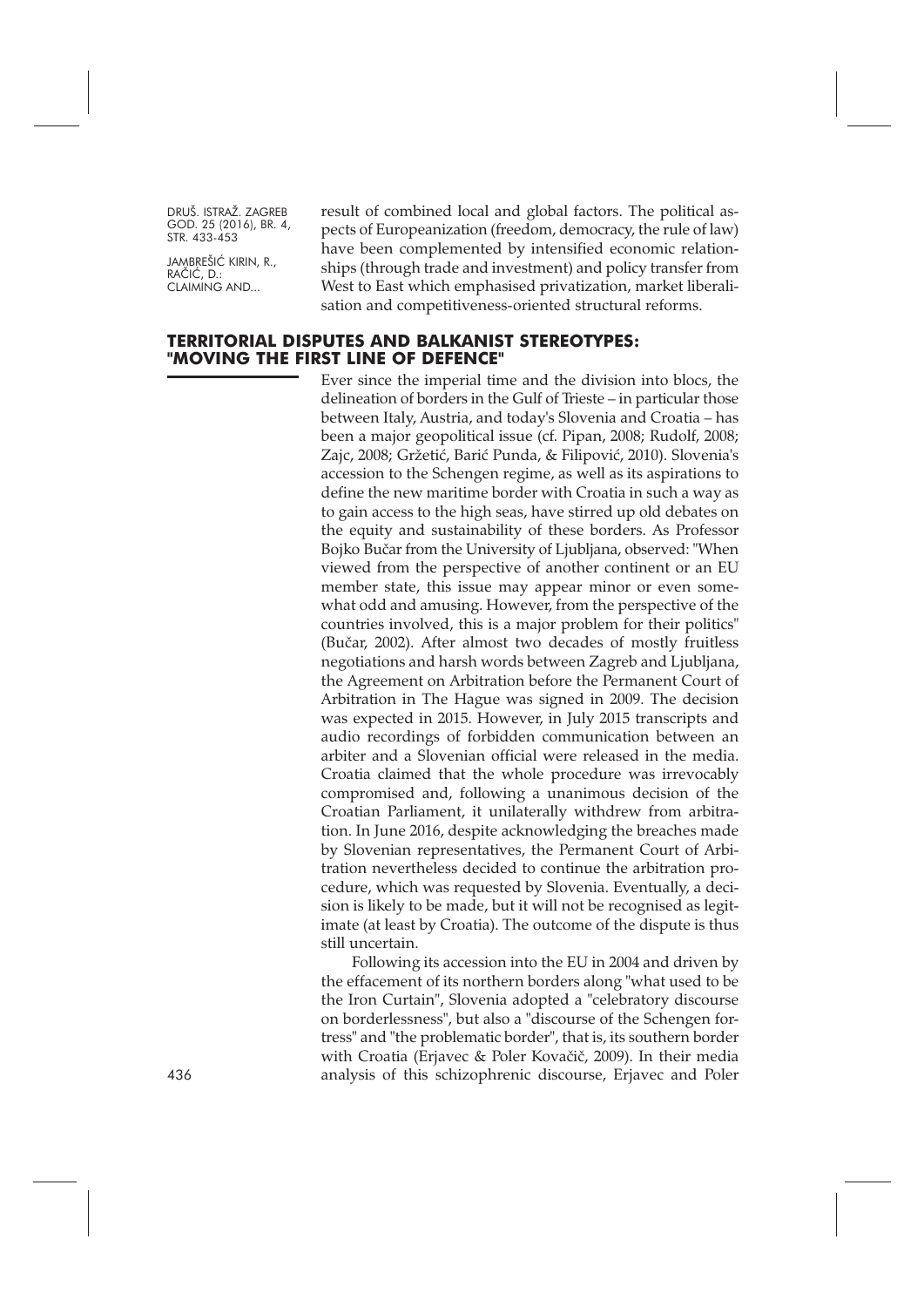JAMBREŠIĆ KIRIN, R., RAČIĆ, D.: CLAIMING AND...

Kovačič show that Slovenian citizens readily recognised themselves in the role of "the guardians of Europe who improve security in the EU and Slovenia" whereas "people from the other side of the border are in a generalised way represented as 'others', i.e. as the potential enemies of Europe" (2009, p. 967). In other words, the "new Slovene-Croatian boundary has been turning into one of the significant selective mechanisms in this part of the region. (...) It is an example of a non- -border turning into an electronic and mental wall separating two different parts of Europe" (Zavratnik Zimic, 2003, p. 179).

Being influenced by Euro-Atlantic integration ideology and later by European administrative discourses, domestic politicians and opinion makers have been laconically repeating colonialist patterns through which the "Western Balkans"5 have been reconfirmed as a cultural basis for the politics of othering. The local circle of *nesting* Balkanist stereotypes has been at work again separating "trustworthy partners" from "unreliable neighbours". Although EU initiatives are making a positive impact on the multiethnic communities of the Three- -Border-Region (Slovenia, Austria and Italy), it seems that "questions on territoriality, sovereignty, citizenship and identity still reside firmly at national level" (Armstrong, 2007, p. 226). As was already emphasized by anthropologists, most social interactions within border regions (interethnic marriage, kinship networks, work, school and consumer activities) have been preserved (Knežević Hočevar, 2007; Pipan, 2007), while negative changes are observable at the macro-political and macro-economic levels. The stereotypes of the (Western) Balkans as a region of violence, war and anarchy have evolved into an imagery of criminal activities, corruption, and violent protests, from which Slovenia, through the Schengen regime, became "the first line of defence". Moreover, the violent dissolution of Yugoslavia has caused the collapse of multicultural society and trust relations together with the deterioration of social rights, equity and mobility. Having been monitored by the EU and transnational agencies for a long time because of the "democratic deficit", it is not surprising that Croatia eagerly replaces its role of a patronized candidate country with the tutor's role which has so far been attributed to Slovenia (Obad, 2009, p. 126).

That, however, does not imply that different facets of Croatian and Slovenian society are homogenized in reproducing Balkanist, nationalist or stereotypes related to auto- -colonization. On the contrary, most civil activists and public intellectuals highlight the interdependence between war-related nation-state building processes, the interests of corpora-437 tive businesses in peripheral "crony capitalism", the neo-feu-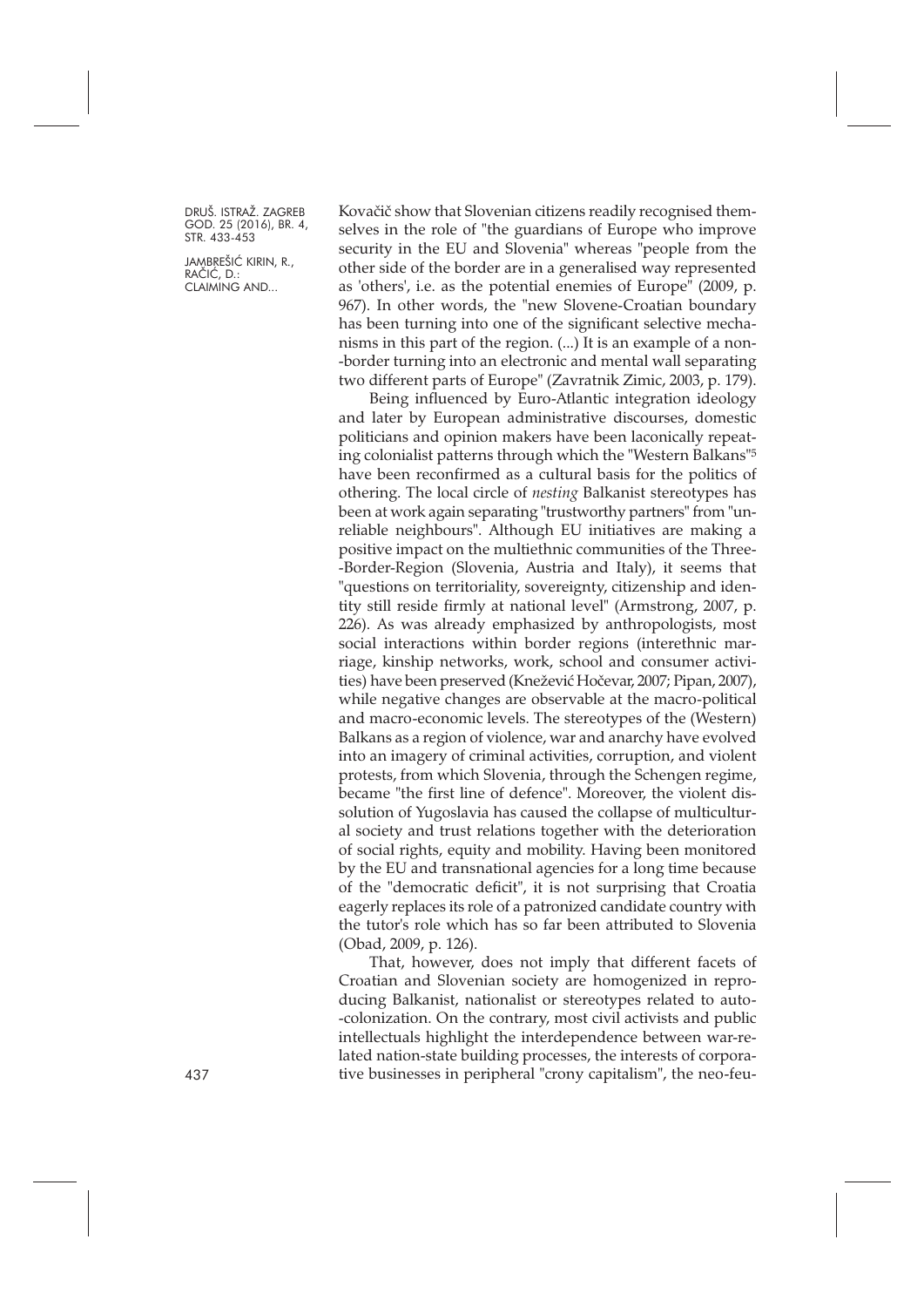JAMBREŠIĆ KIRIN, R., RAČIĆ, D.: CLAIMING AND...

dalist social stratification of society, and the erosion of solidarity and empathy in post-socialist societies (cf. Katunarić, 2006; Močnik, 2006; Petrović, 2008; Obad, 2009; Ćirjaković, 2012; Dežulović, 2013; Horvat, 2013). The same intellectuals prevented the hegemonization of public space for a long period of negotiations between Croatia and Slovenia. Countless negotiations from 2004 to 2013 were driven by incidents in the Bay of Piran, the policy of threats, and controversies over the unfinished succession of the SFRY's assets and liabilities to its legal successors. Moreover, Slovenia, as an EU member state, used the bilateral disputes to slow down the closure of Croatia's accession negotiations and, thus, postponed its integration into the EU.

The shift in media coverage and social attention from territorial and environmental to economic issues does not imply that the border issue in the Bay of Piran has been resolved or that it has lost its symbolic importance and potential for "the production of a (political) spectacle" (Mujagić, 2014, p. 190). However, the arbitration process initially pointed towards a solution and postponed any possible resentments to a later period. At the same time, the economic and financial crisis has reinforced the issue of national economic interests, and forced the political elites of both countries to undertake or support unpopular moves in response to the crisis.

#### **TWO NATIONAL STORIES ABOUT THE ECONOMIC TRANSITION MERGING INTO ONE**

Slovenia and Croatia have been following relatively similar trajectories of economic transition from social ownership and self-management towards (neo)liberal capitalism. The introduction of capitalism in both economies has been burdened with similar "anomalies" of governmental policy to protect "national values", nationally important businesses and remnants of the former welfare state. Despite widespread mismanagement of economic assets by domestic economic actors (both public and private), the attitude to foreign investors in both countries has remained reserved. A major difference in the area of privatisation was a more gradual approach used in Slovenia, which initially left major economic assets in the hands of government-controlled funds,<sup>6</sup> whereas privatisation in Croatia gave rise to several major entrepreneurs who were often linked to the political elite (cf. Račić & Cvijanović, 2005).

In addition to the territorial disputes, Croatia and Slovenia also clashed over economic issues which were burdened with symbolic significance. This particularly included the frozen savings of Croatian citizens in Ljubljanska banka, and the coownership of the nuclear power plant in Krško. However,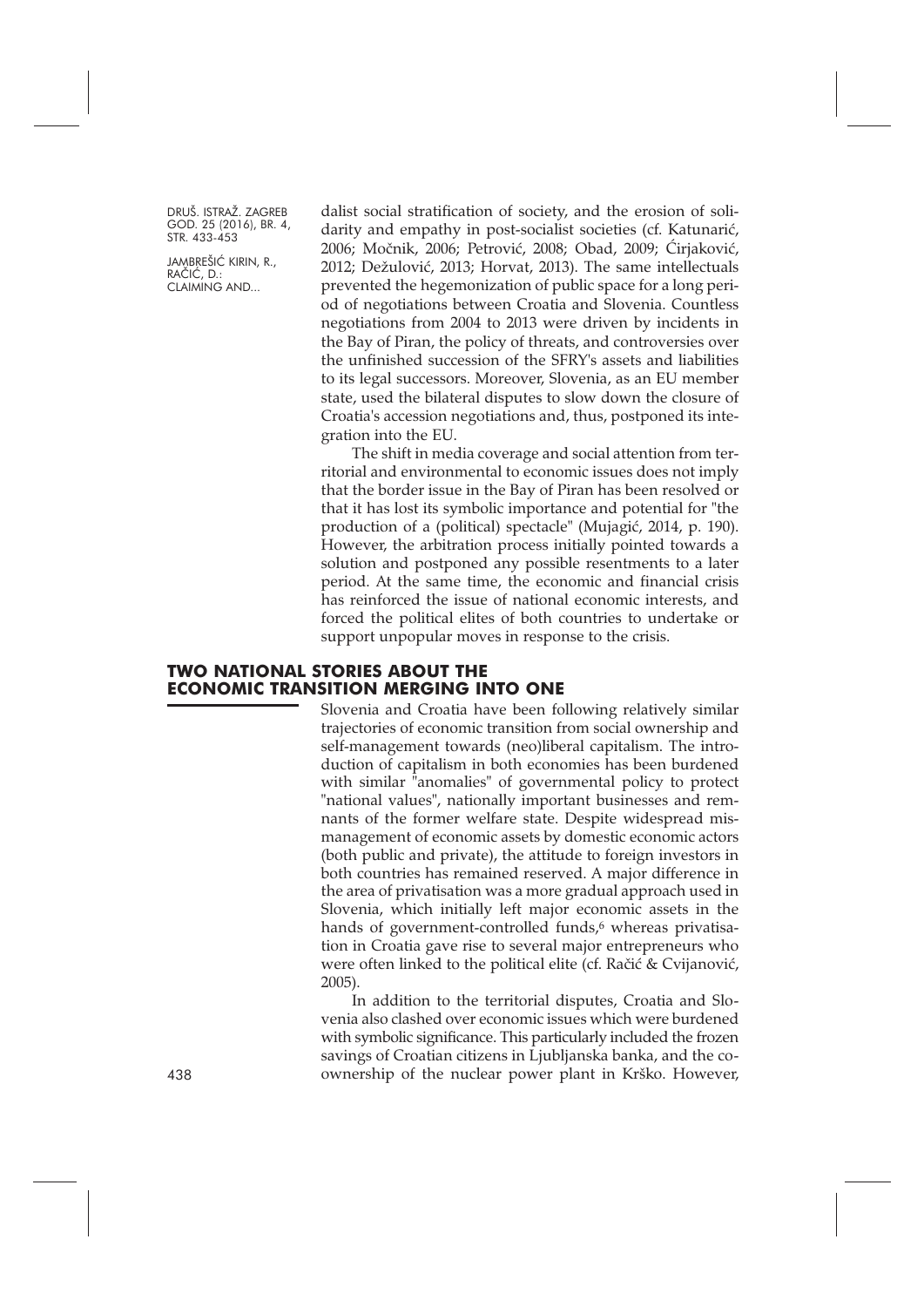JAMBREŠIĆ KIRIN, R., RAČIĆ, D.: CLAIMING AND...

there have also been areas where economic cooperation went relatively undisturbed, e.g. the inflow of Slovenian goods into the Croatian market and the tourist arrivals from Slovenia to Croatia. Despite the bilateral dispute and increase of competition, the belief in the quality of Croatian/Slovenian products, and the corresponding loyalty of consumers and tourists have been significantly preserved.

The paths of economic development of Croatia and Slovenia have diverged from 1991 onwards. Slovenia declared independence as the economically most advanced of Yugoslav republics, and continued along that path by adopting a gradualist and consensual approach which combined development of the export-oriented manufacturing industry with a strong role of state and cautious approach to foreign investments7 (cf. Wolf, 1999; Bučar, Jaklič, & Udovič, 2010). Privatisation resulted in major economic assets still being controlled by the state. Croatia went through a war which left material and symbolic consequences, which in turn exposed its democratic deficits and led to "political capitalism" (Županov, 1997),<sup>8</sup> lagging behind in terms of economic development and EU integration. Privatisation engendered the domination of several major entrepreneurs initially linked to the political elite, whereas foreign direct investment was mostly related to exploitation of the domestic market in sectors such as telecommunications, finance, retail trade and tourism.

From 1991 until the mid-2000s, the roles and identities of the two countries were largely stable. Slovenia acted as the most successful post-socialist country which showed that it is possible to combine a competitive economy with high wages and mild nationalism. It was also "promoted" into a Central European country. Croatia played the role of its unruly southeastern Balkan neighbour burdened by its past, where corruption, nationalism and a weak economy have prevailed. These roles and identities have been questioned by more recent developments. The Slovenian centre-right government, which ruled from 2004 until 2008 with Janez Janša as Prime Minister, aimed at greater control of key economic assets. Expansion of a few favoured business conglomerates (e.g. Istrabenz and Pivovarna Laško) occurred through heavily leveraged buyouts of many enterprises (including those previously owned by foreign companies). Moreover, several top managers of conglomerates attempted management buyouts through illegal transactions (and were later sentenced to jail). Internal mismanagement of these conglomerates (e.g. short-term loans were used to finance acquisitions), and external conditions (economic crisis) resulted in a major crisis which subsequently spread throughout the Slovenian economy. It also affected 439 the Slovenian banks (which financed the buyouts and opera-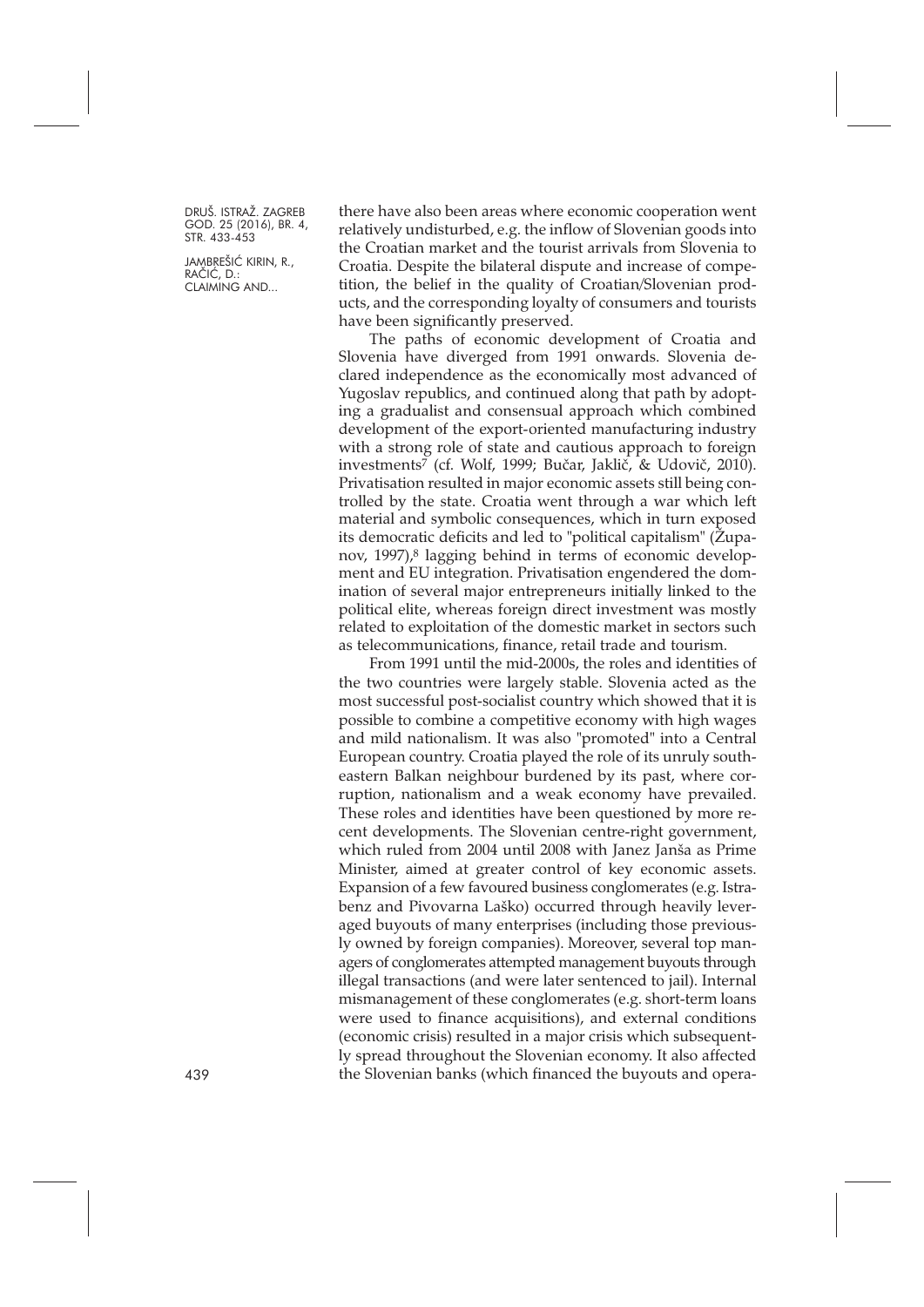JAMBREŠIĆ KIRIN, R., RAČIĆ, D.: CLAIMING AND...

tions of Slovenian companies) and the Slovenian government (which held ownership stakes in these banks and also borrowed from them).

The prolonged recession has changed the course of Slovenian economic policy. After years of relative prosperity, Slovenia felt the impacts of a severe banking crisis, namely declining consumption and mass unemployment, and feared the fate of being the next Eurozone country to seek a bailout from the EU. At the time of crisis, the national government became a disciplinary actor by introducing austerity measures (e.g. tax increases, public sector wage cuts) and selling off public assets. Once a bastion of gradualism and consensual decision making, Slovenia embarked on an austerity programme (which provoked mass demonstrations) and selling of government- -owned companies. Trying to get liquidity and reduce the level of debt, Slovenian companies were also forced to sell off assets (cf. Ministry of Finance, 2013). Increased unemployment and challenging industrial relations contributed to the widespread economic uncertainty.

The Croatian economy as a whole has suffered from even more burdensome conditions, with GDP falling for six consecutive years, and structural long-term employment becoming endemic. The centre-left coalition took over the government after the elections in late 2011, but the economic policy broadly followed into the footsteps of its centre-right predecessor, except the introduction of a stricter fiscal discipline. Economic policy has avoided major structural reforms or austerity measures, despite entering the excessive deficit procedure in early 2014. Most enterprises have been struggling to preserve their levels of economic activity, with many coping with liabilities and risks of insolvency. However, major Croatian banks, which are foreign-owned, have retained their capital adequacy, which often exceeded the performance of their parent banks.

The changes in Slovenia's modes of governance and the subsequent economic crisis brought the two policy models closer to each other and created a twist. Instead of Slovenian companies continuing their regional expansion in Southeast Europe, some Croatian retail and fast-moving consumer goods companies made bids to acquire their Slovenian competitors. Two major cases include the successful acquisition of Droga Kolinska by Atlantic Grupa (both are food producers with factories in several countries) in 2010, and several attempts by the Croatian food and retail conglomerate Agrokor to acquire their Slovenian competitor Mercator. Both cases involve the competition of emerging "regional heroes", i.e. companies that combine product diversification with controlled internation-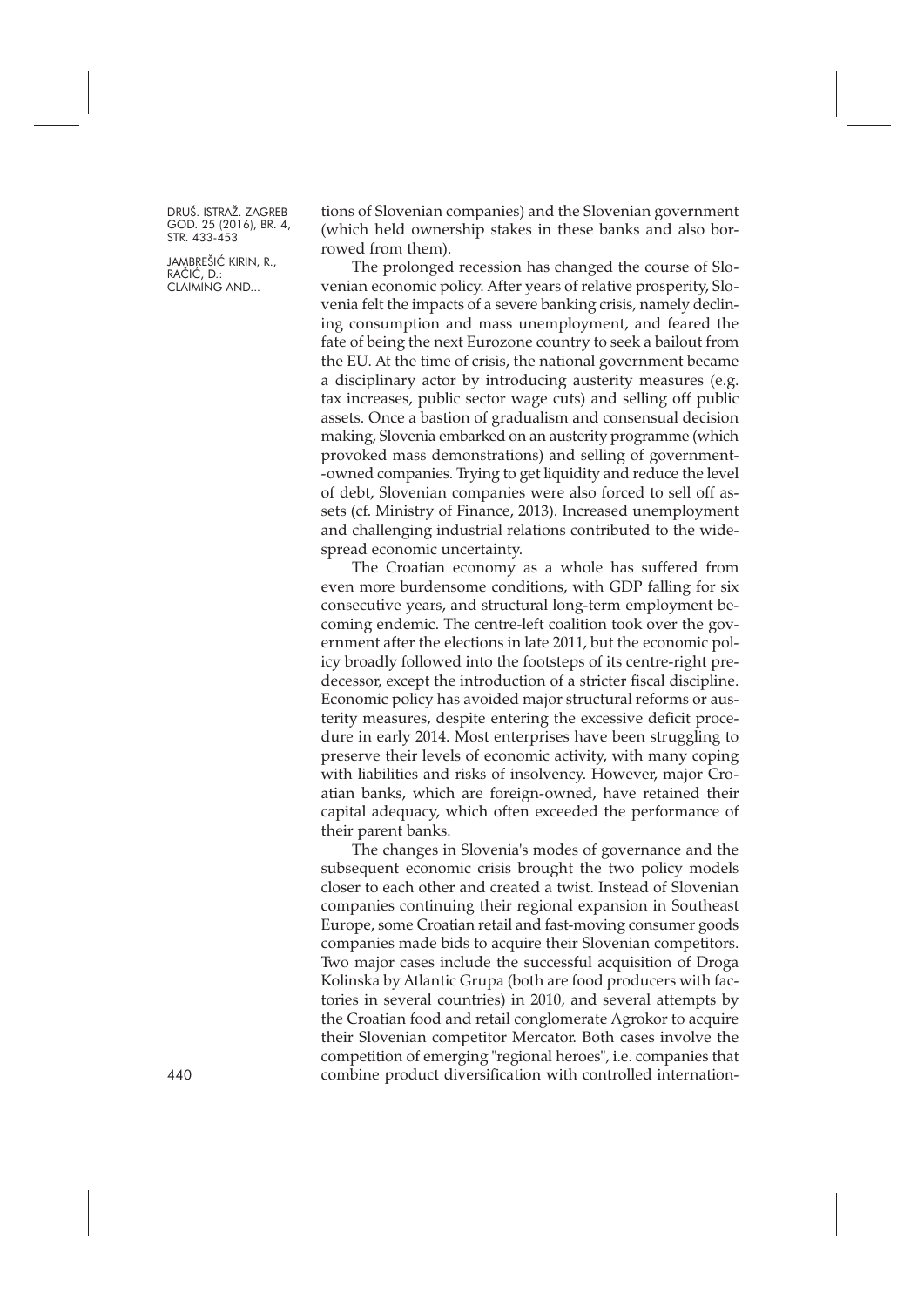JAMBREŠIĆ KIRIN, R., RAČIĆ, D.: CLAIMING AND...

alisation (cf. Vizjak, 2011) and reach a point where organic growth needs to be combined with acquisitions of their major (regional) competitors.

The first transaction (Droga Kolinska) did not stir major public reactions<sup>9</sup> and is usually viewed as a reasonable success: synergies were achieved, new productive investments followed, and internationalisation of both the new owner and the acquired company was facilitated (www.SEEbiz.eu, 29/11/2013). The issue of Mercator has been more problematic. An ordinary business transaction has, over the past few years, been an arena of dispute and struggle between two neighbouring countries, provoking a reflection on overarching narratives of neoliberal capitalism, protectionism, weakening of the nation-state, reduced trust and "border tightening" in Eastern Europe.

Although Agrokor has often been criticised in Croatia (e.g. because of its treatment of suppliers), its attempts to acquire Mercator have mostly led to positive reactions within the country. The reactions in Slovenia were often openly hostile, which points to the symbolic meaning attributed to redrawing the economic borders between Croatia and Slovenia. A possible acquisition of a major Slovenian company by a (private) Croatian competitor would be interpreted as a "victory" over their northern neighbour, although the economic consequences for the Croatian suppliers of Agrokor and citizens as a whole would likely be limited. Namely, in its foreign operations so far (e.g. in Bosnia and Herzegovina and Serbia), Agrokor has not strongly engaged in the promotion and selling of Croatian products abroad. They often used their private label ("K Plus") to import cheaper foreign products into Croatia. Almost 40 percent of "K Plus" products are manufactured outside of Croatia (Jozić, 2013).

According to Slovenian experts, a decade ago Mercator enjoyed strong political support and the support of domestic and European banks to expand in Southeast Europe. However, due to its ownership and governance structure, international investors perceived it as a state-controlled company in a country with an unfavourable attitude to foreign investments. Hence, internal problems and a lack of support in the international financial community due to this doctrine of "national interest" eventually turned Mercator from "predator into prey" (Šuklje, 2013). However, dealing with these changes has been a slow and burdensome process for all Slovenian actors – from the government, major shareholders and managers to the wider Slovenian public. That was further exacerbated by the emergence of a Croatian company as the most likely in-441 vestor. The complex process of selling off a majority stake in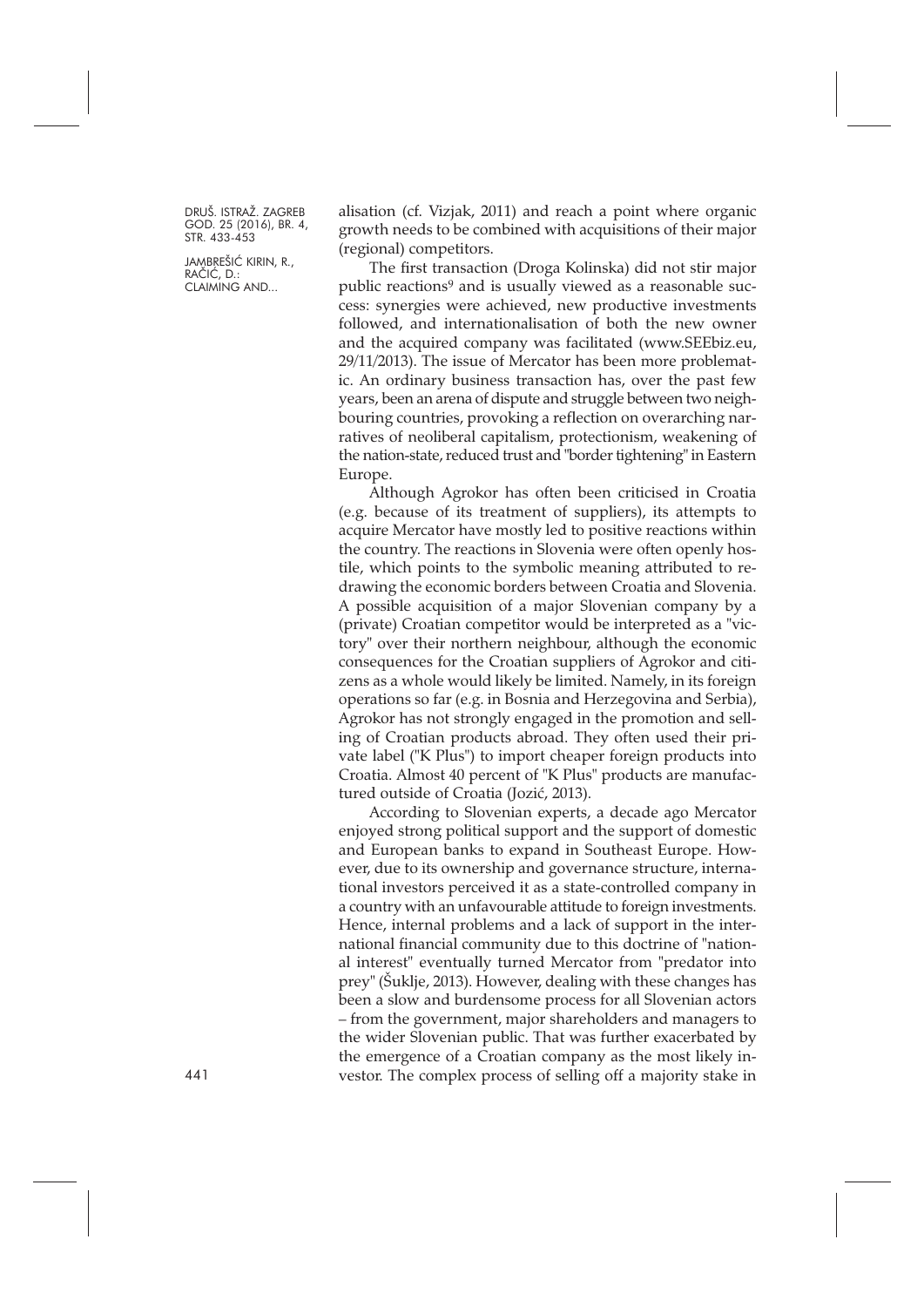JAMBREŠIĆ KIRIN, R., RAČIĆ, D.: CLAIMING AND...

Mercator has taken a couple of years, during which its business performance has deteriorated (revenues have stagnated and losses have been incurred) which has reduced the share price. After 8 rounds of tendering with about 60 potential investors, in June 2013 Agrokor became the only bidder, which negotiated the acquisition of a 53.12 percent stake in Mercator from a consortium of 12 Slovenian banks and companies. Due to its size, complexity and involvement of multiple stakeholders (current and future shareholders, banks, investment funds, regulators, policymakers etc.), the transaction was not completed by the initial deadline and its terms were changed in March 2014.10 Even at this stage Slovenian ministers of economy and agriculture expressed their doubts about Agrokor's availability of funds for the eventual completion of the takeover, criticised Slovenian actors because of their passivity and questioned the possible implications of the deal for the Slovenian economy (www.business.hr, 04/03/2014). The takeover, however, was completed in June 2014, following the approvals of local competition agencies.11

The paradoxical cross-border nature of the newly merged company can be discerned from its organisation and branding after the takeover, which also reflects some political considerations. For instance, the retail chain operates as Konzum in Croatia and Bosnia & Herzegovina, as Mercator in Slovenia and Serbia, whereas local names are used in Montenegro. Actual implications of the takeover cannot be discerned yet – neither in terms of business development nor in terms of its effects on Slovenian and Croatian economies in general, and on food manufacturers in particular.12 Notwithstanding the arguments that territorial borders and national sovereignty are losing their importance in the global economic competition, the retail sector still depends on the size of a market and the purchasing power of consumers, the cultural patterns of consumption and the power of habits, and the emotional motives for consumption behaviour (cf. Grewal, Krishnan, Levy, & Munger, 2010; Deloitte, 2011). This will continue to be the case in the future. The takeover of Mercator by Agrokor may become just another step in market consolidation facilitated by international financial actors (banks and investment funds) whose influence will be vividly observed in the future business development of the merged company. Likely scenarios involve offering the shares of the regional retail giant to international investors (through a public offering) or to a large international chain. That would entail a decisive step in the integration of the Southeast European retail sector into global business and financial flows, making the recent cross-border disputes over the takeover completely irrelevant.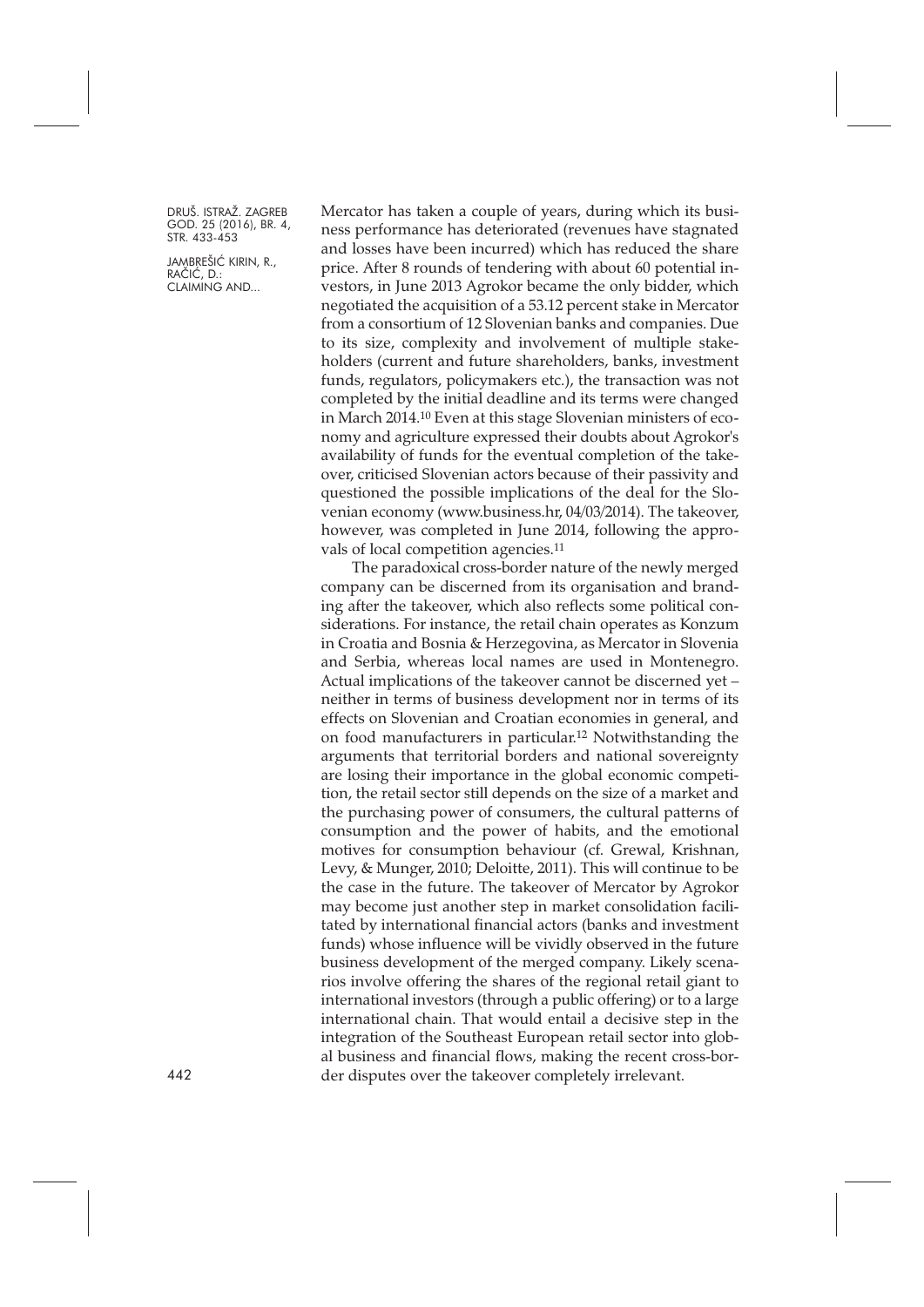## **THE "WAR OF WORDS": DISPUTING BORDERS IN THE MEDIA**

Based on the intermittent time series analysis of belligerent discourses in several leading Slovenian and Croatian newspapers, magazines, and portals between March 2009 and September 2015,13 our study also confirms that the role of media is decisive in forming the "politics of truth" in society, in "shaping and reshaping of social and political meanings" (Howarth & Torfing, 2005, p. 4). Although media tend to present their social role as a struggle for truth, it is precisely the struggle for social positions from which truth is spoken that media are involved with. In that sense, political and media interests mostly coincide. Dramatic coverage of Slovenian-Croatian disputes mostly served as "a great mobilization tool for the opposition political parties in both states" (Mujagić, 2014, p. 196) or as a media spectacle that concealed more serious social and economic problems. The daily production of threats, fear, vulnerability and frustration contributed to the confabulation of the bilateral dispute as a social drama "where conflicts are worked out" in pseudo-ritual forms so that many social contradictions might be canalized and transformed into a "coherent social field" (Turner & Bruner, 1986, p. 34). If we had to identify two main narrative backbones of the social "border drama", the first one confabulates on issues of "historical injustices", "just and unjust borders", "privileged" and "disadvantaged countries" and is dominant in media articles marked with round black circles in the list of media sources. The second one is wrapped around the complex interconnectedness of Croatian and Slovenian businesses whose competition is represented in the media as a tough struggle for national rather than private interest. Articles in which this second narrative prevails are marked with diamonds in the bibliography.

These narratives revolve around two complementary processes (claiming and crossing borders), but are based on different notions of (national) sovereignty. The first narrative stems from the idea of sovereignty as control over territory. Consequently, defining and enforcing borders becomes paramount. In the analysed dispute, juridical terms and procedures associated with maritime law, the legal issues were complemented with or transformed into "political lamentations" on the absolute (historical or national) justice, on the "national victory" or the "national catastrophe".14 Such ominous tones can be identified in the statement of Slovenian politician France Bučar: "What is at stake is our national consciousness, because the signature will make us lose the Bay of Piran. We shall lose the sea and... we shall melt like an ice cube!" (*Večer-*443 *nji list*, 14/10/2009) or in the opinion of anonymous "Croatian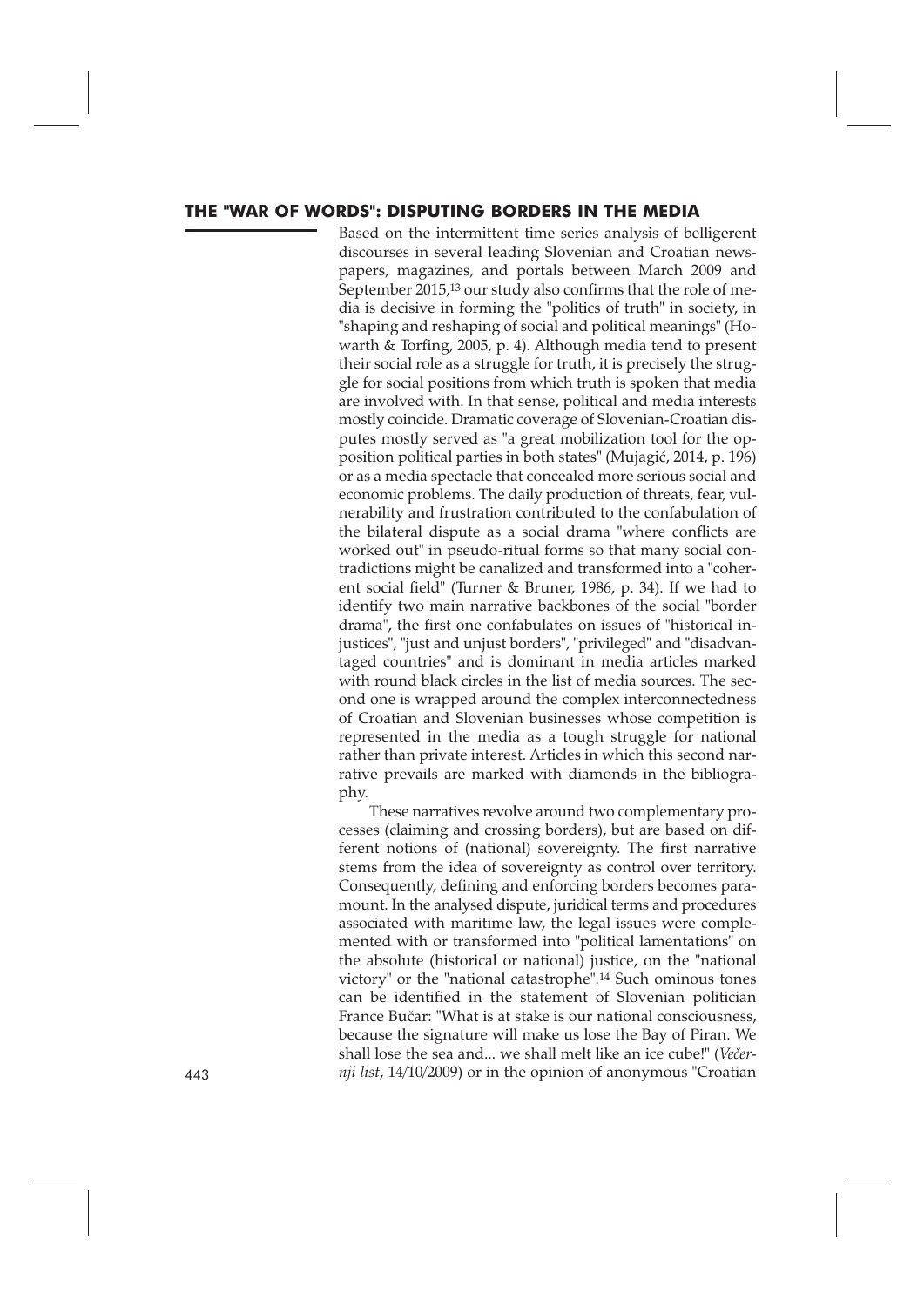JAMBREŠIĆ KIRIN, R., RAČIĆ, D.: CLAIMING AND...

experts" – "Junction is dangerous: Croatia may lose a part of its territory" (*Slobodna Dalmacija*, 30/10/2009). Even the issue of using an "appropriate" name (Bay of Piran vs. Bay of Savudrija)15 in discussing and justifying territorial claims gained prominence in the media, as well as in academic literature, but this issue subsided as the two countries agreed to the arbitration process (Kladnik & Pipan, 2008; Kladnik, Pipan, & Gašperič, 2014).

The second narrative views sovereignty as national ownership and control over economic assets. In such a view, a cross-border transaction is interpreted as "selling off the family silver" to foreign investors and thus losing sovereignty over the national economy. The public and media interest on both sides of the border thus focused on the implications of particular cross-border takeovers on the national economy. The ability of foreign companies to reconstitute customer-supplier relationships and define the terms of market access of domestic companies became a source of risk and unrest.

When it comes to criticism of hegemonic views, it often comes in the form of humour. Newspapers initially offered many caricatures and humorous comments related to the dispute over the Bay of Piran, exposing its often absurd features. The Slovenian daily *Delo* in April 2009 went a step further by designing a computer game which presented Croatian and Slovenian prime ministers as the protagonists of a maritime battle in which two "naval superpowers" wage a fierce war for dominance in the northern Adriatic. The winner is whoever is first to sink the enemy's fleet, whereby he also wins the entire Gulf of Trieste (www.delo.si/pirati/). The disputes surrounding the takeover of Mercator have not engendered comic (re)interpretations. The capacity for comic coding of "big national issues" may have decreased with the prolonged crisis, and/or economic issues themselves may have been considered "too serious" to be joked about, except through ironic commentaries which mocked the fact of viewing a retail chain as "national industry". As Croatian cultural commentator Boris Dežulović has observed: "However, in some other countries the public painfully reacts when a foreigner buys a 120- -year-old newspaper or a football team, a world famous car brand, a watch manufacturer or a national publisher (...). At the same time, however, the Slovenian and Croatian public are mobilized around a supermarket chain with salami, pots, underwear and frozen fish" (2013, p. 181).

Despite the vast historical scope, the socio-cultural facets and emotional tensions in this "war of words", in both cases we are witnessing another confirmation of Stuart Hall's claim that "although they seem to invoke an origin in a historical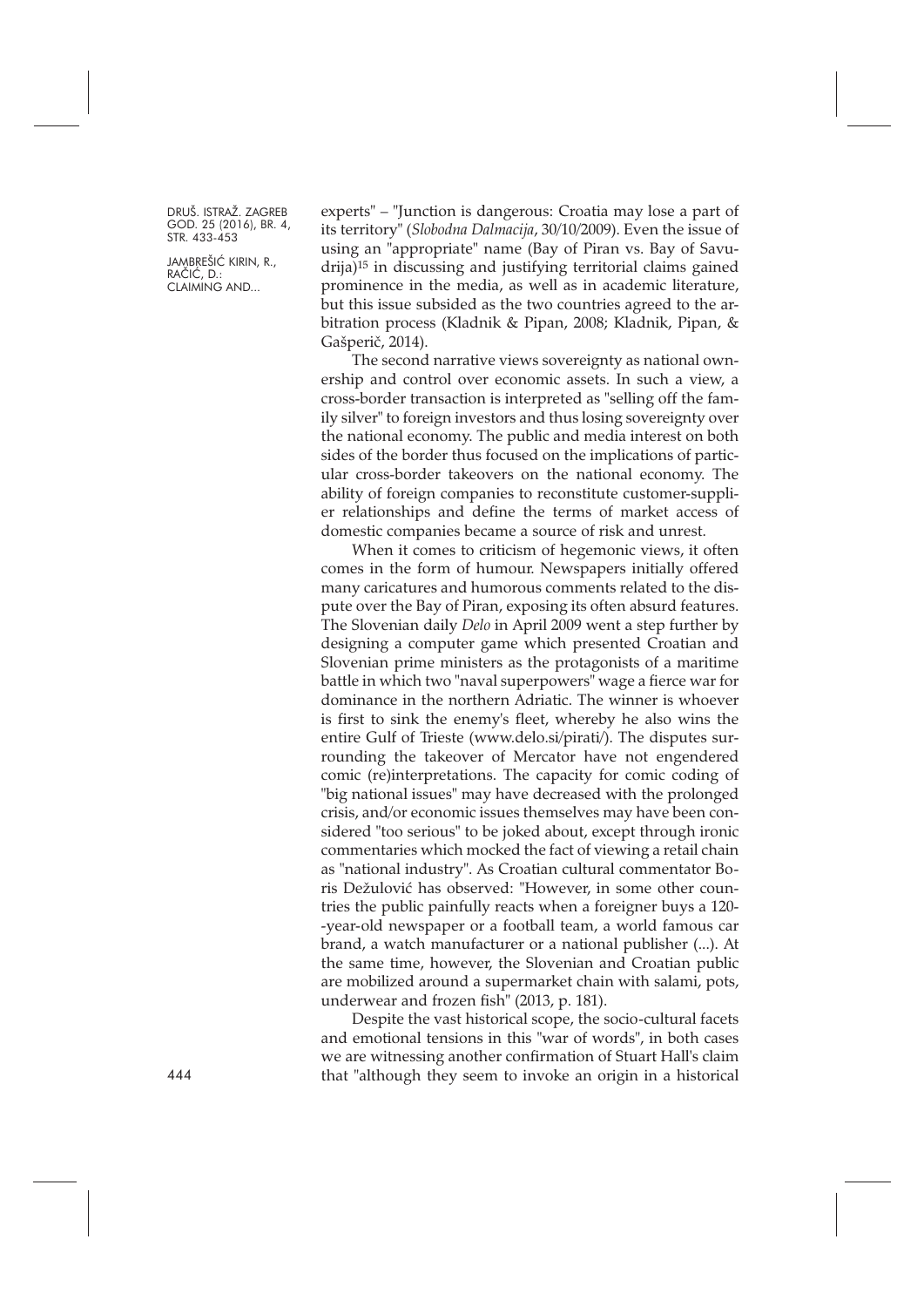JAMBREŠIĆ KIRIN, R., RAČIĆ, D.: CLAIMING AND...

past … identities are actually about questions of using the resources of history, language and culture in the process of becoming rather than being" (1996, p. 4). However, both the territorial and economic aspects of national identities are currently being reshaped by forces and processes that transcend both Slovenia and Croatia and actors within their jurisdictions.

# **CONCLUSION**

In the early 2000s, when Slovenia and Croatia fiercely wrangled over the border in the Bay of Piran, the countries of the Western Balkans regularly received slaps on the wrist for nationalism. Meanwhile both countries joined the EU. Borders are circumvented by quasi-anonymous processes of market integration and capital accumulation to which EU integrations served as a facilitator. This not only largely places the issue of physical borders and territorial sovereignty but also economic sovereignty into the symbolic arena. However, the economic crisis, that has hit both Slovenia and Croatia, reinforced the issue of national economic interests and forced the political elites of both countries to undertake unpopular moves in response to the crisis, which also facilitated refocusing of the public attention from cross-border to domestic issues.

The credibility of the myth of EU accession as a "magic wand" to solving economic, social and border problems, which was – in different periods and under different arrangements – adopted by both Slovenia and Croatia, has expired. Instead of expected adoption of higher standards of democratic governance and institutional performance, and using access to the large EU market to foster their economic interests, both countries find themselves in stagnation. Moreover, the EU integration of Croatia in July 2013 entailed a completion of a full circle in bilateral relationships. Croatia and Slovenia ended up again in a supranational structure in which the majority of key decisions will be made elsewhere. However, unlike their strong role in former Yugoslavia, these two countries not only find themselves at the margin of political processes, they also occupy the semi-periphery of the economic landscape of the EU.

At the same time, positioning towards the Other (i.e. the non-EU area of the Western Balkans) takes place.16 In the complex reality of precarious economic conditions in two similarly small and peripheral nations, the concept of a major economic "regional player" emerged. It was first embraced by Slovenia and then by Croatia. There is an indecisive shift from development driven by foreign investments and domestic small and medium-sized enterprises towards ambitions to form at least a few stronger domestic corporations that will 445 play a role in the regional (and possibly European) markets.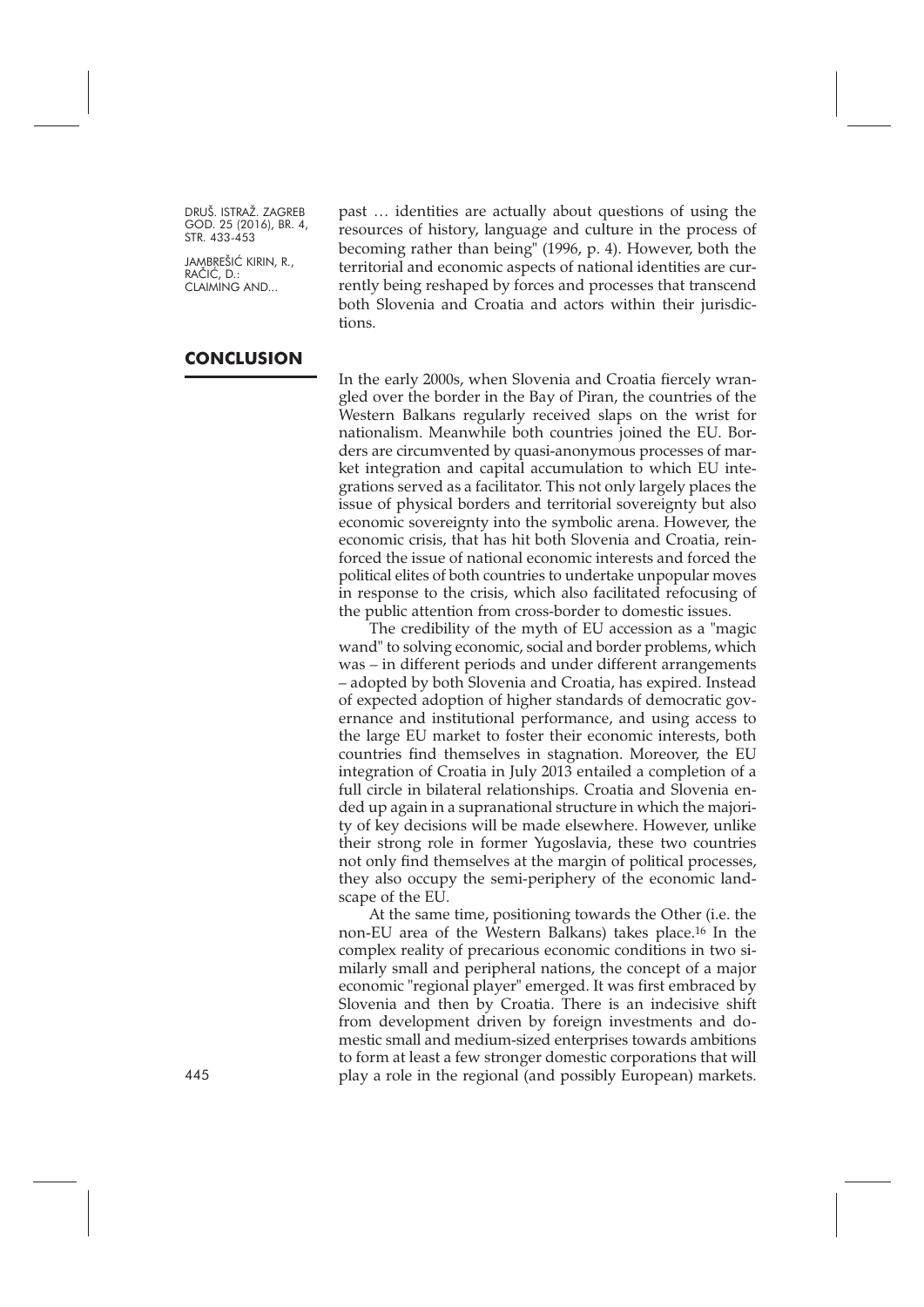JAMBREŠIĆ KIRIN, R., RAČIĆ, D.: CLAIMING AND...

Market integration and corporate restructuring so far have not produced desirable macro effects (e.g. strong GDP growth and employment) and their effects are likely to be uneven. Economic policies wobble between nominal adherence to free competition and promotion of "national interests". EU regulation restricts the forms and extent of direct government intervention, especially when it is targeted at specific sectors and companies. Economic crisis has, however, facilitated different forms of government intervention explicitly or implicitly motivated by "national interests" rather than "market efficiency", which in some cases stretched the EU regulations.17 The move from previous versions of industrial policies to "smart specialisation" of European regions and nations is far from completion. Actual premises of the common market include a complex interplay of markets and regulatory regimes whereby national borders still play a role, but the regulation is mostly developed outside of the country and the dominant players are often "absentee landlords" – shareholders and creditors focused on the discourse of financial performance and its disciplinary implications.

Both Croatia and Slovenia have traditionally shown "economic nationalism" and significant reluctance towards foreign direct investments (particularly into existing companies). Perhaps not surprisingly, the acquisition of a retail conglomerate in a neighbouring country has reinforced tensions between Croatia and Slovenia. However, the arrival of multinational corporations and other powerful agents (development and commercial banks, media companies, global foundations) with a similar capacity to subordinate domestic actors and delineate and redraw borders was also often perceived as a sign of welcomed "westernization". The processes of economic and financial integration are well under way, and they are likely to pose an even greater threat to the traditional notions of national economic sovereignty and autonomy. The awareness of (and any opposition to) these processes in both countries is weak, most likely because such processes have been subsumed under the discursive umbrella of EU integration (which is rarely challenged) and exacerbated by economic challenges. The media have also contributed to low awareness of the broader perspective and overshadowing of the social critique in both countries.

## **NOTES**

1 The authors would like to thank Ismail Ertürk, Danijel Jozić, James Korovilas, Orlanda Obad, Tena Petrović, Paul Stubbs and anonymous referees for their helpful comments.

2 EU accession of Croatia in 2013 has eased the border regime again. When Croatia joins the Schengen regime, the situation will again approximate the borderless regime, as within Yugoslavia.

446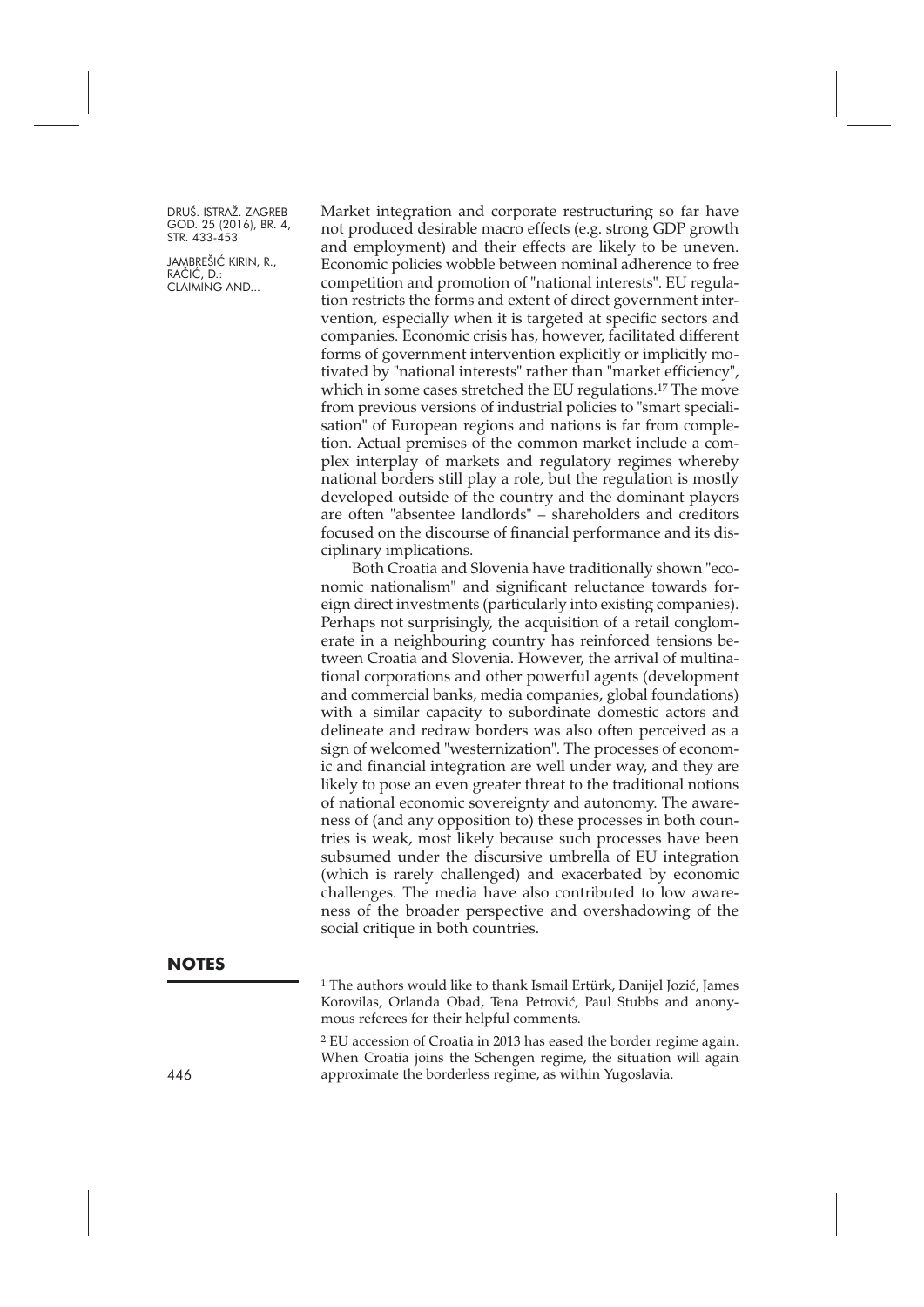JAMBREŠIĆ KIRIN, R., RAČIĆ, D.: CLAIMING AND...

3 This bay is in Croatia sometimes also named Bay of Savudrija, after the Croatian settlement located on the opposite side of the bay from Piran. Using this name usually signifies an attempt to challenge "hegemonic" naming practices and imply that Croatia has an equal right to that territory. The fact that the dispute reached even the level of geographical names confirms its symbolic weight, as the existence of the UNGEGN (United Nations Group of Experts on Geographical Names) also witnesses. Both Croatia and Slovenia participate in UNGEGN.

4 Some local intellectuals cynically spoke about the syndrome of "Balkan Absurdistan" which manifests itself as a combination of small nations' frustration, nationalist and new elite's narrow-mindedness, and the Balkan stereotyping of others as less civilized (e.g. Dežulović, 2013).

5 Western Balkans (former Yugoslavia minus Slovenia plus Albania) was constructed in the late 1990s by the EU institutions. The term itself reinforces the contradictory, Janus-faced, and rather pejorative status of the "Europe's others" (Stubbs & Zrinščak, 2009, p. 285).

<sup>6</sup> The privatization process in Slovenia led to an unstable ownership structure made up of insiders, private and state owned financial institutions, and relatively few foreign owners. A significant share of the economy remained in direct state ownership through KAD and SOD funds (Mencinger, 2007).

<sup>7</sup> Due to local resistance, several major foreign investors (e.g. KBC Bank, which initially invested in Nova Ljubljanska banka d.d. and the brewing conglomerate InBev which invested in Pivovarna Union d.d. were unable to fulfil business development goals and sold back their shares to Slovenian partners.

<sup>8</sup> The roots of political capitalism can be traced back to the 1980s. During that period, enterprises were run by autocratic proto-capitalist managers politically supported by the the League of Communists officials and connected with regional oligarchies (Županov, 1997).

<sup>9</sup> This was despite the fact that Droga Kolinska was actually a larger company in terms of turnover.

<sup>10</sup> The share price was reduced, but Agrokor was also obliged to provide additional capital which was to be mostly used to reduce Mercator's debt.

<sup>11</sup> By late October, the ownership stake of Agrokor in Mercator reached 88.10%, following a public offer to small shareholders and conversion of debt into equity.

12 Meanwhile, Croatian acquisitions in Slovenia continued in 2015. Food manufacturer Podravka took over Žito and the Ljubljana Stock Exchange was acquired by the Zagreb Stock Exchange. Simultaneously, the Slovenian economy recovered in 2014. The Croatian economy has shown modest growth from late 2014 onwards.

13 The media sources included 27 news items and commentaries published in major Croatian (*Večernji list, Jutarnji list, Novi list*, *Slobodna Dalmacija*, *Nacional*) and Slovenian newspapers (*Delo*, *Večer,* 447 *Mladina*), web portals (www.SEEbiz.eu; www.business.hr; www.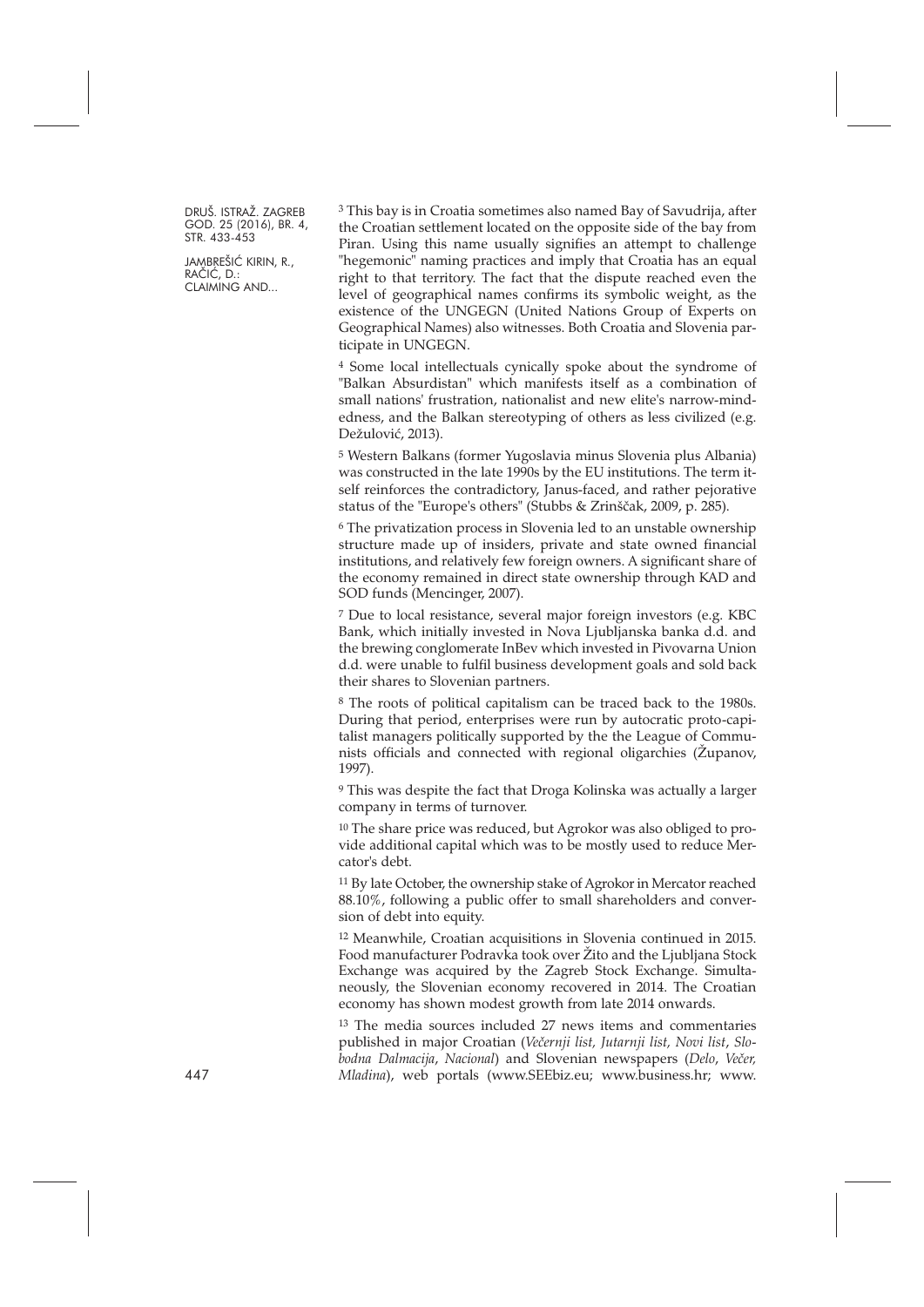JAMBREŠIĆ KIRIN, R., RAČIĆ, D.: CLAIMING AND...

tportal.hr; liderpress.hr, www.poslovni.hr; www.24sata.hr, www.finance. si; web.vecer.com; www.slovenskenovice.si) and magazines (*Nacional, Mladina*). See "Media sources" for the full list of analysed articles.

<sup>14</sup> "Therefore, it is pretty much obvious that legal terminology was a complete conundrum to the politicians and the media, but that did not prevent them from interpreting the law how they saw it." (Mujagić, 2014, p. 196).

15 An account of the history of different names used for the bay is provided by Kladnik, Pipan, and Gašperič (2014).

16 Some theorists even claim that there is a kind of "nesting of colonialism" on a small-scale, i.e. a competition between the three countries (Austria, Slovenia, Croatia) competing for the title of "the expert on the Western Balkans" (Petrović, 2013). For a critical view on policy transfer with a focus on Southeast Europe, see Clarke, Bainton, Lendvai, and Stubbs (2015).

17 Probably the most extreme case can be observed in Hungary, in which the centre-right Fidesz government elected in 2010 applied many populist and protectionist measures, which helped stabilise public finance. The government also enacted anti-democratic legislative changes. Despite widespread criticisms from abroad, their policies received widespread domestic support, resulting in another landslide electoral victory in April 2014.

#### **REFERENCES**

Armstrong, W. (2007). Introduction: Borders in an unequal world. In W. Armstrong, & J. Anderson (Eds.), *Geopolitics of European Union enlargement* (pp.125–140). New York: Routledge.

Blagojević, M. (2009). *Knowledge production at the semiperiphery: A gender perspective*. Beograd: Institut za kriminološka i sociološka istraživanja.

Bučar, B. (2002). The crisis in Piran Bay could result in victims, interview by Milivoj \ilas, *Nacional*, 4 September 2002.

Bučar, M., Jaklič, A., & Udovič, B. (2010). *National system of innovation in Slovenia*. Ljubljana: Fakulteta za družbene vede.

Clarke, J., Bainton, D., Lendvai, N., & Stubbs, P. (2015). Making policy move: Towards a politics of translation and assemblage. Bristol: Policy Press. https://doi.org[/10.1332/policypress/9781447313366.001.0001](https://doi.org/10.1332/policypress/9781447313366.001.0001)

Ćirjaković, Z. (2012). Subalterne studije i tumačenje postjugoslovenskog prostora [Subaltern studies and the interpretation of the Post- -Yugoslav space]. *Godišnjak Fakulteta političkih nauka, 6*(8), 91–112.

Deloitte (2011). *The changing face of retail – the store of the future: The new role of the store in multichannel environment*. London, Deloitte. Available at [http://www.deloite.com/assets/Dcom/UnitedKingdom/](http://www.deloite.com/assets/Dcom/UnitedKingdom/LocalAssets/Documents/Industries/ConsumerBusiness/uk-cb-store-of-the-future-report.pdf) [LocalAssets/Documents/Industries/ConsumerBusiness/uk-cb-store](http://www.deloite.com/assets/Dcom/UnitedKingdom/LocalAssets/Documents/Industries/ConsumerBusiness/uk-cb-store-of-the-future-report.pdf)[of-the-future-report.pdf](http://www.deloite.com/assets/Dcom/UnitedKingdom/LocalAssets/Documents/Industries/ConsumerBusiness/uk-cb-store-of-the-future-report.pdf)

Dežulović, B. (2013). *Rat i mir: pravci razvoja hrvatsko-slovenskih odnosa* [*War and peace: Directions of development of Croatian-Slovenian relations*]. Zagreb: V.B.Z.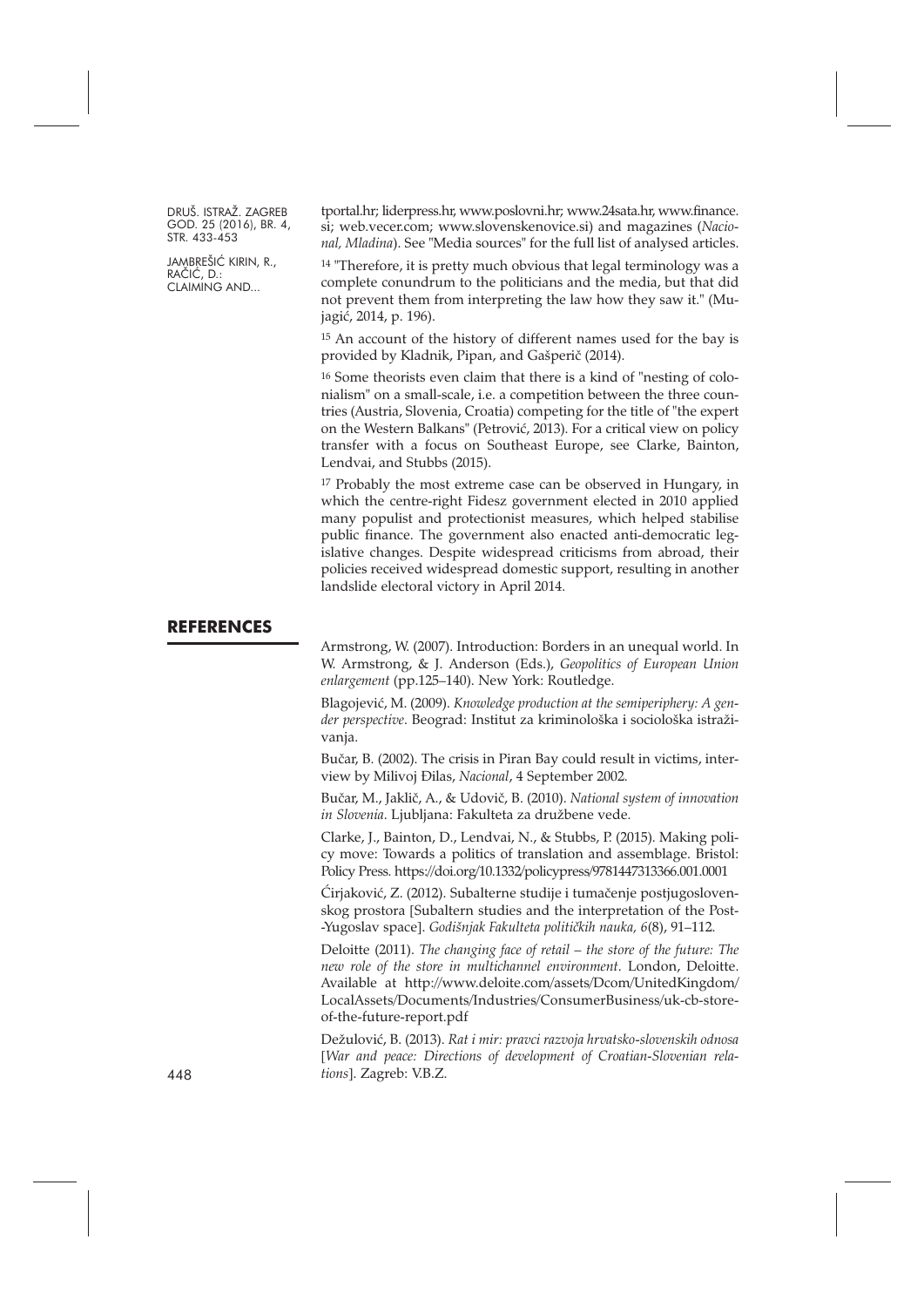JAMBREŠIĆ KIRIN, R., RAČIĆ, D.: CLAIMING AND...

Erjavec, K., & Poler Kovačič, M. (2009). New configuration of borders – new division of Europe? Media representation of Slovenia's accession to the Schengen regime. *Društvena istraživanja, 18*(6), 957–975. Available at [http://hrcak.srce.hr/index.php?show=clanak&id\\_clanak](http://hrcak.srce.hr/index.php?show=clanak&id_clanak_jezik=70800) [\\_jezik=70800](http://hrcak.srce.hr/index.php?show=clanak&id_clanak_jezik=70800)

Grabbe, H. (2010). *How to move beyond bilateral disputes?* Regional Cooperation Council Newsletter, No. 4. Available at [http://www.rcc.](http://www.rcc.int/comments/0/4/how-to-move-beyond-bilateral-disputes) [int/comments/0/4/how-to-move-beyond-bilateral-disputes](http://www.rcc.int/comments/0/4/how-to-move-beyond-bilateral-disputes)

Grewal, D., Krishnan, R., Levy, M., & Munger, J. (2010), Retail success and key drivers. In M. Krafft, & M. K. Mantrala (Eds.), *Retailing in the 21st century* (pp. 15–30). Berlin: Springer. https://doi.org[/10.1007/](https://doi.org/10.1007/978-3-540-72003-4_2) [978-3-540-72003-4\\_2](https://doi.org/10.1007/978-3-540-72003-4_2)

Gržetić, Z., Barić Punda, V., & Filipović, V. (2010). O granicama u sjevernom Jadranu (1948.–2009.) s posebnim osvrtom na kronološki kartografski prikaz [Boundaries in the Northern Adriatic 1948–2009 with particular emphasis on chronological cartographical analysis]. *Poredbeno pomorsko pravo, 49*(164), 19–72. Available at [http://hrcak.](http://hrcak.srce.hr/index.php?show=clanak&id_clanak_jezik=94807) [srce.hr/index.php?show=clanak&id\\_clanak\\_jezik=94807](http://hrcak.srce.hr/index.php?show=clanak&id_clanak_jezik=94807)

Hall, S. (1996). Introduction. Who needs 'identity'? In S. Hall, & P. du Gay (Eds.), *Questions of cultural identity* (pp. 1–21). London: Sage Publication.

Horvat, S. (2013). *Nach dem Ende der Geschichte – vom arabischen Frühling zur Occupy-Bewegung*. Berlin – Hamburg: Laika Verlag.

Howarth, D., & Torfing, J. (Eds.) (2005). *Discourse theory in European politics: Identity, policy and governance*. London: Palgrave Macmillan. https://doi.org[/10.1057/9780230523364](https://doi.org/10.1057/9780230523364)

Jozić, D. (2013). Više od 200 tvrtki za Konzum proizvodi K Plus [Over 200 companies produce K Plus brand for Konzum]. *Poslovni dnevnik*, Zagreb, 29 January 2013. Available at [http://www.poslovni.hr/domace](http://www.poslovni.hr/domace-kompanije/vise-od-200-tvrtki--za-konzum-proizvodi-k-plus-228603)[kompanije/vise-od-200-tvrtki--za-konzum-proizvodi-k-plus-228603](http://www.poslovni.hr/domace-kompanije/vise-od-200-tvrtki--za-konzum-proizvodi-k-plus-228603)

Katunarić, V. (2006). Kolonizirana misao: periferija bez razvojne perspektive? [A colonized thought: Periphery without developmental perspective?]. *Socijalna ekologija,15*(1-2), 1–22.

Kladnik, D., & Pipan, P. (2008). Bay of Piran or Bay of Savudrija? An example of problematic treatment of geographical names. *Acta Geographica Slovenica, 48*(1), 57–91. https://doi.org[/10.3986/AGS48103](https://doi.org/10.3986/AGS48103)

Kladnik, D., Pipan, P., & Gašperič, P. (2014). Poimenovanja Piranskega zaliva [Naming the Bay of Piran]. *Geografija Slovenije, 27.* Ljubljana: Založba ZRC. Available at [http://zalozba.zrc-sazu.si/sites/](http://zalozba.zrc-sazu.si/sites/default/files/9789612547011.pdf) [default/files/9789612547011.pdf](http://zalozba.zrc-sazu.si/sites/default/files/9789612547011.pdf)

Knežević Hočevar, D. (2007). Ideologies of 'fortress Europe' in two Slovenian-Croatian borderlands. In W. Armstrong, & J. Anderson (Eds.), *Geopolitics of European Union enlargement: The fortress empire* (pp. 206–222). London – New York: Routledge.

Melegh, A. (2006). *On the East–West slope: Globalization, nationalism, racism and discourses on Eastern Europe*. Budapest – New York: CEU Press.

Mencinger, J. (2007). *Privatization in Slovenia*. EIPF and University of Ljubljana, Slovenia. Available at [http://www.pf.uni-lj.si/media/men](http://www.pf.uni-lj.si/media/mencinger.privatization.pdf) 449 [cinger.privatization.pdf](http://www.pf.uni-lj.si/media/mencinger.privatization.pdf)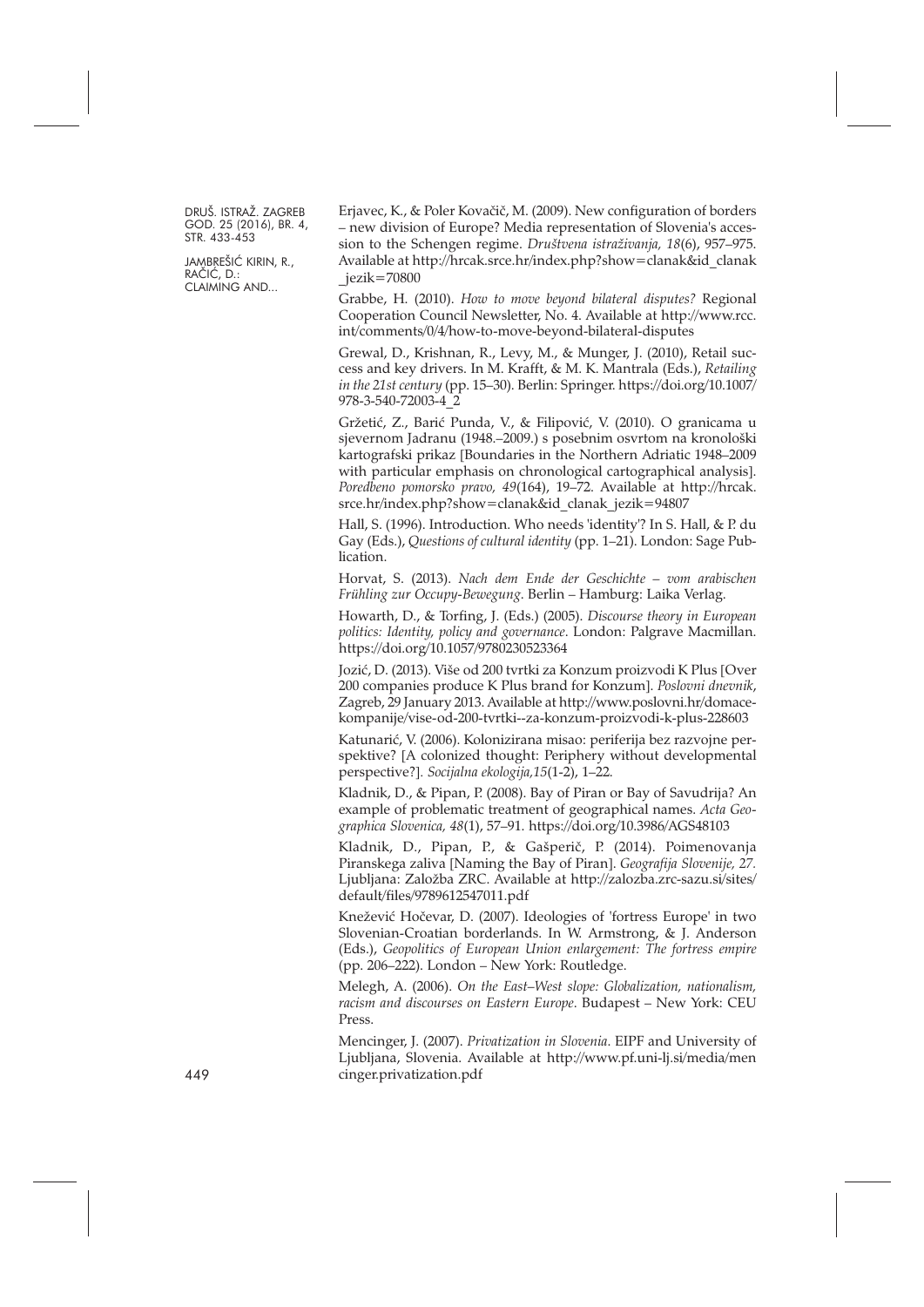JAMBREŠIĆ KIRIN, R., RAČIĆ, D.: CLAIMING AND...

Ministry of Finance (2013). Recent developments: Green light to privatization and revised budget. *Newsletter,* No. 1-6, Ljubljana: Ministry of Finance.

Močnik, R. (2006). *Svetovno gospodarstvo in revolucionarna politika* [*Global economy and revolutionary politics*]. Ljubljana: Založba.

Mujagić, N. (2014). The European Union as a spectacle: The case of the Slovenian-Croatian dispute over the sea border. In T. Petrović (Ed.), *Mirroring Europe: Ideas of Europe and Europeanization in Balkan societies* (pp. 186–203). Leiden: Brill. https://doi.org[/10.1163/978900427](https://doi.org/10.1163/9789004275089_010) [5089\\_010](https://doi.org/10.1163/9789004275089_010)

Obad, O. (2009). Imperij uzvraća udarac: predodžbe o kulturi i identitetu u hrvatskih pregovarača s Europskom unijom [The empire as striking back: Notions of culture and identity among Croatian negotiators with the EU]. *Narodna umjetnost: hrvatski časopis za etnologiju i folkloristiku, 46*(2), 111–127.

Paasi, A. (1999). Boundaries as social processes: Territoriality in the world of flows. *Geopolitics, 3*(1), 69–88. https://doi.org[/10.1080/146500](https://doi.org/10.1080/14650049808407608) [49808407608](https://doi.org/10.1080/14650049808407608)

Petrović, T. (2008). *Nesting colonialisms: Austria, Slovenia and discourses on the Western Balkans in the context of the EU enlargement*. Ljubljana: Znanstvenoraziskovalni center SAZU. Available at [https://scholar.](https://scholar.google.com/citations?view_op=view_citation&hl=en&user=7njj3usAAAAJ&citation_for_view=7njj3usAAAAJ:CNPyR2KL9-0C) [google.com/citations?view\\_op=view\\_citation&hl=en&user=7njj3u](https://scholar.google.com/citations?view_op=view_citation&hl=en&user=7njj3usAAAAJ&citation_for_view=7njj3usAAAAJ:CNPyR2KL9-0C) [sAAAAJ&citation\\_for\\_view=7njj3usAAAAJ:CNPyR2KL9-0C](https://scholar.google.com/citations?view_op=view_citation&hl=en&user=7njj3usAAAAJ&citation_for_view=7njj3usAAAAJ:CNPyR2KL9-0C)

Pipan, P. (2007). Cross-border cooperation between Slovenia and Croatia in Istria after 1991. *Acta Geographica Slovenica, 47*(2), 223–243. https://doi.org[/10.3986/AGS47204](https://doi.org/10.3986/AGS47204)

Pipan, P. (2008). Border dispute between Croatia and Slovenia along the lower reaches of the Dragonja river. *Acta Geographica Slovenica, 48*(2), 331–356. https://doi.org[/10.3986/AGS48205](https://doi.org/10.3986/AGS48205)

Račić, D., & Cvijanović, V. (2005). Privatization, institution building and market development: The case of Croatia. In S. Kušić (Ed.), *Path- -dependent development in Western Balkans* (pp. 43–77). Frankfurt: Peter Lang.

Rudolf, D. (2008). Granice s Italijom u mirovnim ugovorima nakon Prvoga i Drugog svjetskog rata [Borders with Italy in peace treaties following World War I and World War II]. *Adrias, 15,* 61–80.

Rumfold, Ch. (2006). Theorizing borders. *European Journal of Social Theory, 9*(2), 155–169. https://doi.org[/10.1177/1368431006063330](https://doi.org/10.1177/1368431006063330)

Slukan Altić, M. (2011). Hrvatska kao zapadni Balkan – geografska stvarnost ili nametnuti identitet? [Croatia as a part of the Western Balkans – geographical reality or enforced identity?]. *Društvena istraživanja, 20*(2), 401–413. https://doi.org[/10.5559/di.20.2.06](https://doi.org/10.5559/di.20.2.06)

Stubbs, P., & Zrinščak, S. (2009). Rescaling emergent social policies in South East Europe. In K. Rummery, I. Greener, & Ch. Holden (Eds.), *Social policy review 21, Analysis and debate in social policy* (pp. 285–307). Bristol: Policy Press. https://doi.org[/10.1332/policypress/9781847423733.](https://doi.org/10.1332/policypress/9781847423733.003.0013) [003.0013](https://doi.org/10.1332/policypress/9781847423733.003.0013)

Turner V., & Bruner, E. (Eds.) (1986). *The anthropology of experience*. Chicago: Illinois University Press.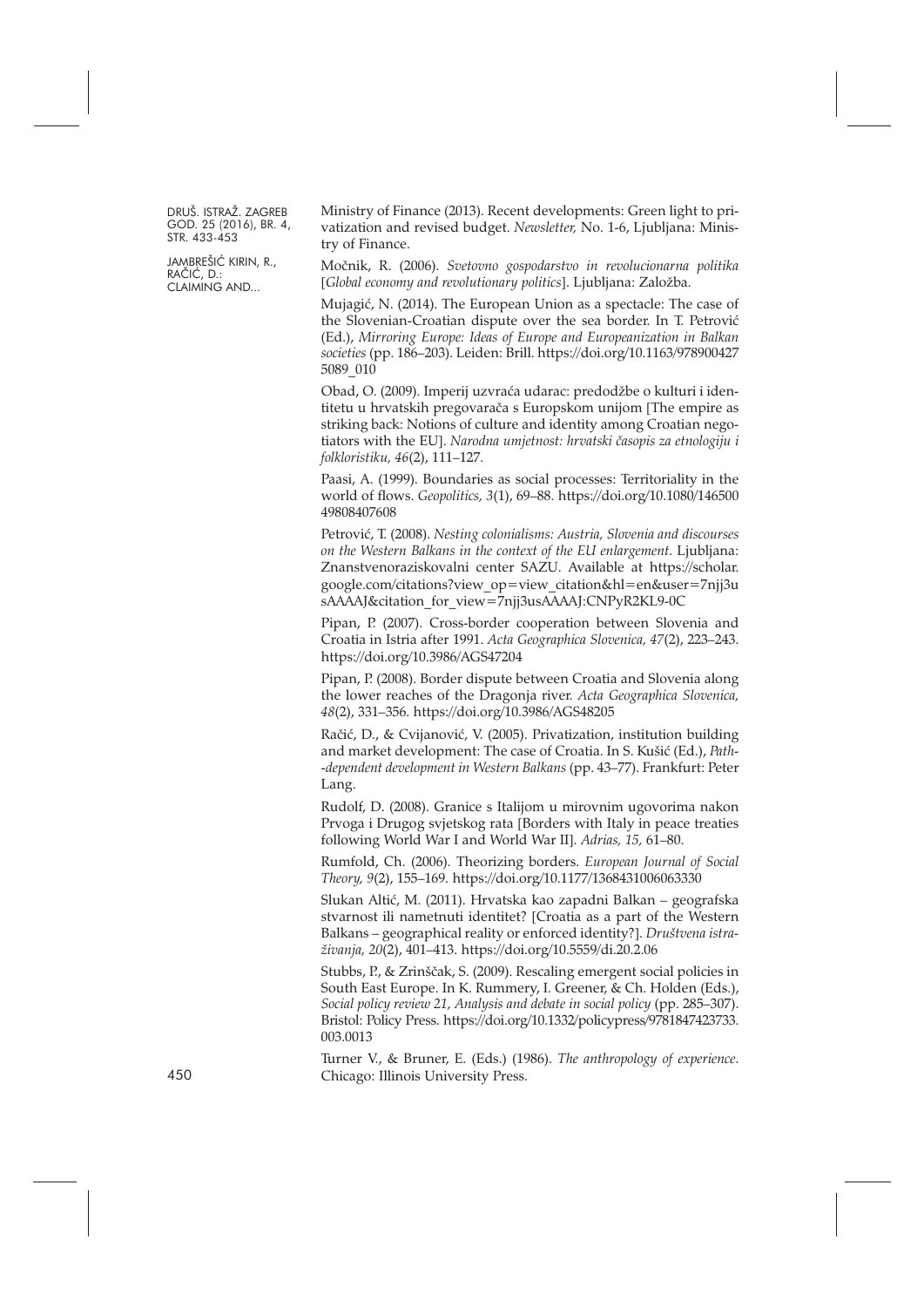JAMBREŠIĆ KIRIN, R., RAČIĆ, D.: CLAIMING AND...

Velikonja, M. (2005). *Eurosis – a critique of the new eurocentrism*. Ljubljana: Peace Institute.

Vizjak, A. (2011). *Success formulas for the new decade: Based on the analysis of 600 winners of the past decade*. Ljubljana: GV Založba.

Wolf, H. C. (1999). Transition strategies: Choices and outcomes. *Princeton Studies in International Finance,* No. 85.

Zajc, M. (2008). *Gdje slovensko prestaje, a hrvatsko počinje* [*Where Slovenian ends and Croatian begins*]. Zagreb: Srednja Europa.

Zavratnik Zimić, S. (2003). Constructing 'new' boundary: Slovenia and Croatia. *Revija za sociologiju*, *34*(3/4), 179–188.

Žanić, I. (2005). The symbolic identity of Croatia in the triangle crossroads – bulwark – bridge. In P. Kolstø (Ed.), *Myths and boundaries in South Eastern Europe* (pp. 36–76). London: Hurst.

Županov, J. (1997). Tranzicija i politički kapitalizam [Transition and political capitalism]. *Hrvatska gospodarska revija, 50*, 1399–1407.

#### **MEDIA SOURCES (IN CHRONOLOGICAL ORDER)**

Sloveniji na kraju moramo dati izlaz na otvoreno more (2009, 7 March). *Jutarnji list*. Available at [http://www.jutarnji.hr/arhiva/](http://www.jutarnji.hr/arhiva/sloveniji-na-kraju-moramo-dati-izlaz-na-otvoreno-more/3800310) [sloveniji-na-kraju-moramo-dati-izlaz-na-otvoreno-more/3800310](http://www.jutarnji.hr/arhiva/sloveniji-na-kraju-moramo-dati-izlaz-na-otvoreno-more/3800310)

Pirati piranskega zaliva [computer game]. *Delo*. Available at [http://www.](http://www.delo.si/pirati/) [delo.si/pirati/](http://www.delo.si/pirati/)

*Bitka pomorskih velesila: Sanader i Pahor kao pirati iz Pirana* (2009, 2 April). Available at [http://www.vijesti.rtl.hr/novosti/6235/sanader-i](http://www.vijesti.rtl.hr/novosti/6235/sanader-i-pahor-kao-pirati-iz-pirana)[pahor-kao-pirati-iz-pirana](http://www.vijesti.rtl.hr/novosti/6235/sanader-i-pahor-kao-pirati-iz-pirana)

Biočina, M. (2009, 3 August). Početak kraja blokade. *Nacional*, 716. Available at [http://arhiva.nacional.hr/clanak/63973/hrvatska-pocinje](http://arhiva.nacional.hr/clanak/63973/hrvatska-pocinje-s-povlacenjem-dokumenata-koji-prejudiciraju-granice)[s-povlacenjem-dokumenata-koji-prejudiciraju-granice](http://arhiva.nacional.hr/clanak/63973/hrvatska-pocinje-s-povlacenjem-dokumenata-koji-prejudiciraju-granice)

Bernardić, A. (2009, 14 October). Bučar: Slovenija će izgubiti Piranski zaljev i otopiti se kao kocka leda. *Večernji list*. Available at [http://www.](http://www.vecernji.hr/svijet/bucar-slovenija-ce-izgubiti-piranski-zaljev-i-otopiti-se-kao-kocka-leda-34378) [vecernji.hr/svijet/bucar-slovenija-ce-izgubiti-piranski-zaljev-i-otopi](http://www.vecernji.hr/svijet/bucar-slovenija-ce-izgubiti-piranski-zaljev-i-otopiti-se-kao-kocka-leda-34378)[ti-se-kao-kocka-leda-34378](http://www.vecernji.hr/svijet/bucar-slovenija-ce-izgubiti-piranski-zaljev-i-otopiti-se-kao-kocka-leda-34378)

Kolaboracija z neumnostjo (2009, 15 October). *Mladina*, 51. Available at <http://www.mladina.si/52749/kolaboracija-z-neumnostjo>

- Od vitalnih interesov do izgube zavesti (2009, 15 October). *Mladina*. Available at [http://www.mladina.si/48552/od-vitalnih-interesov-do](http://www.mladina.si/48552/od-vitalnih-interesov-do-izgube-zavesti)[izgube-zavesti](http://www.mladina.si/48552/od-vitalnih-interesov-do-izgube-zavesti)

*France Bučar: Slovenija treba tražiti 'povijesne' granice Pirana* (2009, 17 October). Available at [http://www.tportal.hr/vijesti/svijet/39735/](http://www.tportal.hr/vijesti/svijet/39735/Slovenija-treba-traziti-povijesne-granice-Pirana.html) [Slovenija-treba-traziti-povijesne-granice-Pirana.html](http://www.tportal.hr/vijesti/svijet/39735/Slovenija-treba-traziti-povijesne-granice-Pirana.html)

Stručnjaci: Dodir je 'opasan' – Hrvatska može izgubiti dio terirorija (2009, 30 October). *Slobodna Dalmacija*. Available at [http://www.slo](http://www.slobodnadalmacija.hr/novosti/hrvatska/clanak/id/73759/strucnjaci-dodir-je-opasan--hrvatska-moze-izgubiti-dio-teritorija) [bodnadalmacija.hr/novosti/hrvatska/clanak/id/73759/strucnjaci](http://www.slobodnadalmacija.hr/novosti/hrvatska/clanak/id/73759/strucnjaci-dodir-je-opasan--hrvatska-moze-izgubiti-dio-teritorija)[dodir-je-opasan--hrvatska-moze-izgubiti-dio-teritorija](http://www.slobodnadalmacija.hr/novosti/hrvatska/clanak/id/73759/strucnjaci-dodir-je-opasan--hrvatska-moze-izgubiti-dio-teritorija)

Dauenhauer, N. (2009, 30 October). *Pahor prijeti da neće potpisati arbitražni sporazum*. Available at [http://www.jutarnji.hr/vijesti/hrvatska/](http://www.jutarnji.hr/vijesti/hrvatska/pahor-prijeti-da-nece-potpisati-arbitrazni-sporazum/3403136) 451 [pahor-prijeti-da-nece-potpisati-arbitrazni-sporazum/3403136](http://www.jutarnji.hr/vijesti/hrvatska/pahor-prijeti-da-nece-potpisati-arbitrazni-sporazum/3403136)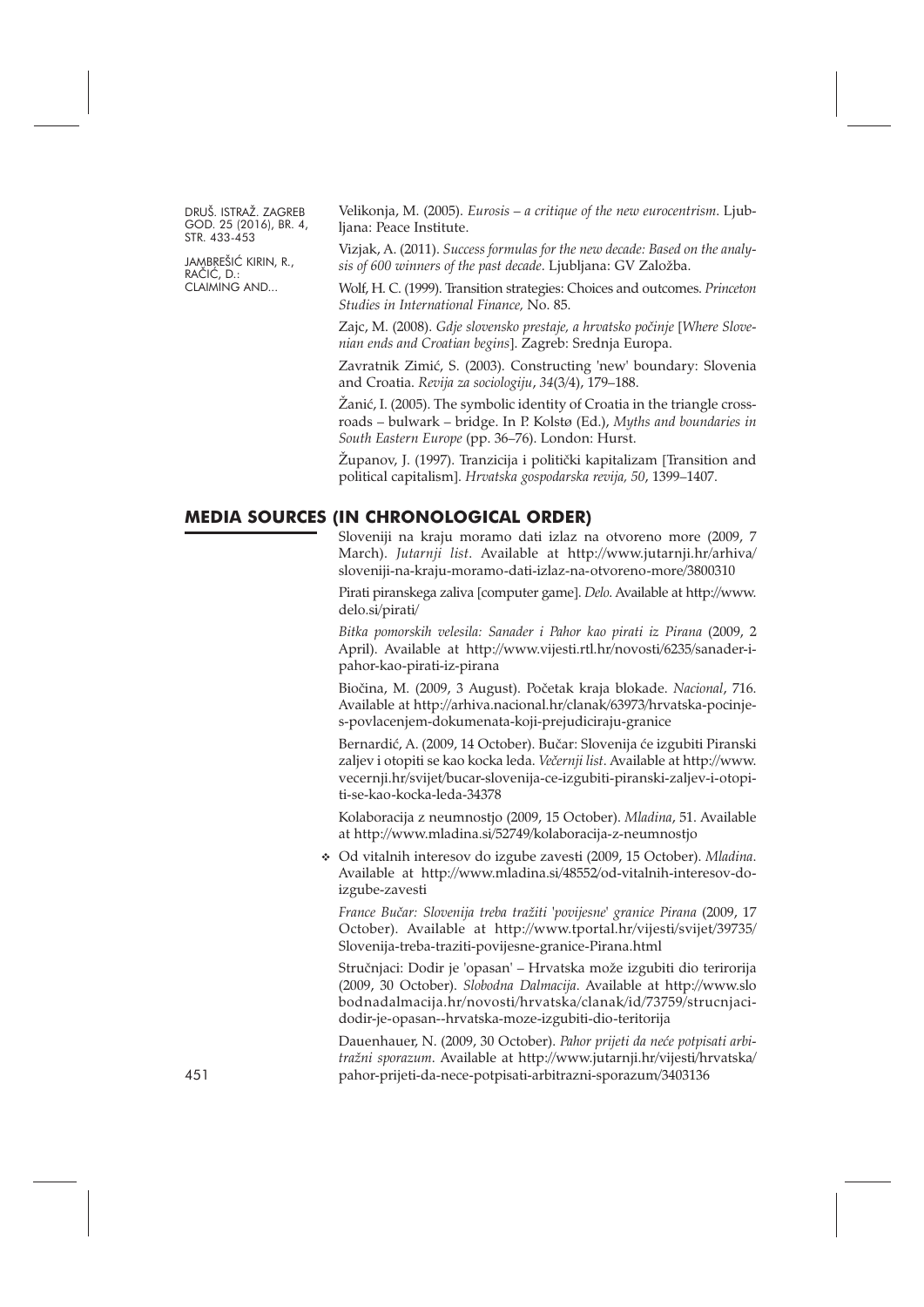JAMBREŠIĆ KIRIN, R., RAČIĆ, D.: CLAIMING AND...

Brnabić, V. (2010, 4 June). Trebali bi na sud zbog granica, a ne pregovarati s ratnim huškačima. *Večernji list*. Available at [http://www.vecer](http://www.vecernji.hr/hrvatska/trebali-bi-na-sud-zbog-granica-a-ne-pregovarati-s-ratnim-huskacima-150646/komentari?page=1) [nji.hr/hrvatska/trebali-bi-na-sud-zbog-granica-a-ne-pregovarati-s](http://www.vecernji.hr/hrvatska/trebali-bi-na-sud-zbog-granica-a-ne-pregovarati-s-ratnim-huskacima-150646/komentari?page=1)[ratnim-huskacima-150646/komentari?page=1](http://www.vecernji.hr/hrvatska/trebali-bi-na-sud-zbog-granica-a-ne-pregovarati-s-ratnim-huskacima-150646/komentari?page=1)

Šajn, N. (2009, 24 May). Tamo nema nafte. Pa što će nam onda Piranski zaljev? *Jutarnji list*. Available at [http://www.jutarnji.hr/vijesti/](http://www.jutarnji.hr/vijesti/svijet/tamo-nema-nafte.-pa-sto-ce-nam-onda-piranski-zaljev/2310830) svijet/ [tamo-nema-nafte.-pa-sto-ce-nam-onda-piranski-zaljev/](http://www.jutarnji.hr/vijesti/svijet/tamo-nema-nafte.-pa-sto-ce-nam-onda-piranski-zaljev/2310830) 2310830

Romac, D. (2010, 5 June). Janša prijeti vječnom blokadom Hrvatske. *Zadarski list*. Available at [http://www.zadarskilist.hr/clanci/05062010/](http://www.zadarskilist.hr/clanci/05062010/jansa-prijeti-vjecnom-blokadom-hrvatske) [jansa-prijeti-vjecnom-blokadom-hrvatske](http://www.zadarskilist.hr/clanci/05062010/jansa-prijeti-vjecnom-blokadom-hrvatske)

- *Agrokor istisnuo Mercator i postao najveći maloprodajni lanac u regiji* (2010, 1 December). Available at [http://www.dnevno.hr/novac/agrokor](http://www.dnevno.hr/novac/agrokor-istisnuo-mercator-i-postao-najveci-maloprodajni-lanac-u-regiji-16095)[istisnuo-mercator-i-postao-najveci-maloprodajni-lanac-u-regiji-16095](http://www.dnevno.hr/novac/agrokor-istisnuo-mercator-i-postao-najveci-maloprodajni-lanac-u-regiji-16095)
- Novotny, D. (2011, 20 June). *Banke će presložiti Konzum i Mercator*. Available at [http://www.tportal.hr/biznis/gospodarstvo/134448/Banke](http://www.tportal.hr/biznis/gospodarstvo/134448/Banke-ce-presloziti-Konzum-i-Mercator.html)[ce-presloziti-Konzum-i-Mercator.html](http://www.tportal.hr/biznis/gospodarstvo/134448/Banke-ce-presloziti-Konzum-i-Mercator.html)

Repovž, M. (2011, 18 December). Kapitulacija? *Delo*. Available at <http://www.delo.si/mnenja/komentarji/kapitulacija.html>

Jež, B. (2011, 18 December). Hočem državljanstvo Aljaske! *Delo*. Available at [http://www.delo.si/mnenja/kolumne/hocem-drzavljan](http://www.delo.si/mnenja/kolumne/hocem-drzavljanstvo-aljaske.html) [stvo-aljaske.html](http://www.delo.si/mnenja/kolumne/hocem-drzavljanstvo-aljaske.html)

- Tekavac, V., Križnik, B. (2012, 5 January). Agrokor še naprej v igri za Mercator. *Delo*. Available at [http://www.delo.si/gospodarstvo/podjetja/](http://www.delo.si/gospodarstvo/podjetja/agrokor-se-naprej-v-igri-za-mercator.html) [agrokor-se-naprej-v-igri-za-mercator.html](http://www.delo.si/gospodarstvo/podjetja/agrokor-se-naprej-v-igri-za-mercator.html)

Političke igre u pozadini prodaje Mercatora Agrokoru. *Nacional*. (2012, 16 January). Available at [http://arhiva.nacional.hr/clanak/](http://arhiva.nacional.hr/clanak/123420/delo-politicke-igre-u-pozadini-prodaje-mercatora-agrokoru) [123420/delo-politicke-igre-u-pozadini-prodaje-mercatora-agrokoru](http://arhiva.nacional.hr/clanak/123420/delo-politicke-igre-u-pozadini-prodaje-mercatora-agrokoru)

*Finance: Ministar je alergičan na priče o nacionalnom interesu* (2012, 14 September). Available at [http://www.tportal.hr/biznis/gospodarstvo/](http://www.tportal.hr/biznis/gospodarstvo/214600/Finance-Ministar-je-alergican-na-price-o-nacionalnom-interesu.html) [214600/Finance-Ministar-je-alergican-na-price-o-nacionalnom](http://www.tportal.hr/biznis/gospodarstvo/214600/Finance-Ministar-je-alergican-na-price-o-nacionalnom-interesu.html)[interesu.html](http://www.tportal.hr/biznis/gospodarstvo/214600/Finance-Ministar-je-alergican-na-price-o-nacionalnom-interesu.html)

- *Agrokor bez Idee i Leda u novi pohod na Mercator* (2012, 11 November). Available at [http://www.seebiz.eu/agrokor-bez-idee-i-leda-u-novi](http://www.seebiz.eu/agrokor-bez-idee-i-leda-u-novi-pohod-na-mercator/ar-50701)[pohod-na-mercator/ar-50701](http://www.seebiz.eu/agrokor-bez-idee-i-leda-u-novi-pohod-na-mercator/ar-50701)

Romac, D. (2013, 29 January). Katastrofa ne samo za Hrvatsku, nego i za Sloveniju. *Zadarski list*. Available at [http://www.zadarskilist.hr/](http://www.zadarskilist.hr/clanci/29012013/katastrofa-ne-samo-za-hrvatsku-nego-i-za-sloveniju) [clanci/29012013/katastrofa-ne-samo-za-hrvatsku-nego-i-za-sloveniju](http://www.zadarskilist.hr/clanci/29012013/katastrofa-ne-samo-za-hrvatsku-nego-i-za-sloveniju)

- *Agrokor pozvan u London – kreće nova bitka za Mercator* (2013, 6 February). Available at [http://www.tportal.hr/biznis/gospodarstvo/24](http://www.tportal.hr/biznis/gospodarstvo/241724/Agrokor-pozvan-u-London-krece-nova-bitka-za-Mercator.html) [1724/Agrokor-pozvan-u-London-krece-nova-bitka-za-Mercator.html](http://www.tportal.hr/biznis/gospodarstvo/241724/Agrokor-pozvan-u-London-krece-nova-bitka-za-Mercator.html)
- Šuklje, B.(2013, 17 June). Operacija Mercator.*Večer*.Available at [http://web.](http://web.vecer.com/portali/vecer/v1/default.asp?kaj=3&id=2013061705927426) [vecer.com/portali/vecer/v1/default.asp?kaj=3&id=2013061705927426](http://web.vecer.com/portali/vecer/v1/default.asp?kaj=3&id=2013061705927426) Vodovnik, D. (2013, 8 August). Prihaja z Agrokorjem v Mercator tudi hrvaška varnostna služba? *Delo*. Available at [http://www.delo.si/gos](http://www.delo.si/gospodarstvo/posel/prihaja-z-agrokorjem-v-mercator-tudi-hrvaska-varnostna-sluzba.html) [podarstvo/posel/prihaja-z-agrokorjem-v-mercator-tudi-hrvaska](http://www.delo.si/gospodarstvo/posel/prihaja-z-agrokorjem-v-mercator-tudi-hrvaska-varnostna-sluzba.html)[varnostna-sluzba.html](http://www.delo.si/gospodarstvo/posel/prihaja-z-agrokorjem-v-mercator-tudi-hrvaska-varnostna-sluzba.html)

*Hrvaški in srbski mediji: Izgubili smo Piranski zaliv* (2015, 22 July). Available at [http://www.slovenskenovice.si/novice/slovenija/hrvaski-srbski](http://www.slovenskenovice.si/novice/slovenija/hrvaski-srbski-mediji-izgubili-smo-piranski-zaliv)[mediji-izgubili-smo-piranski-zaliv](http://www.slovenskenovice.si/novice/slovenija/hrvaski-srbski-mediji-izgubili-smo-piranski-zaliv)